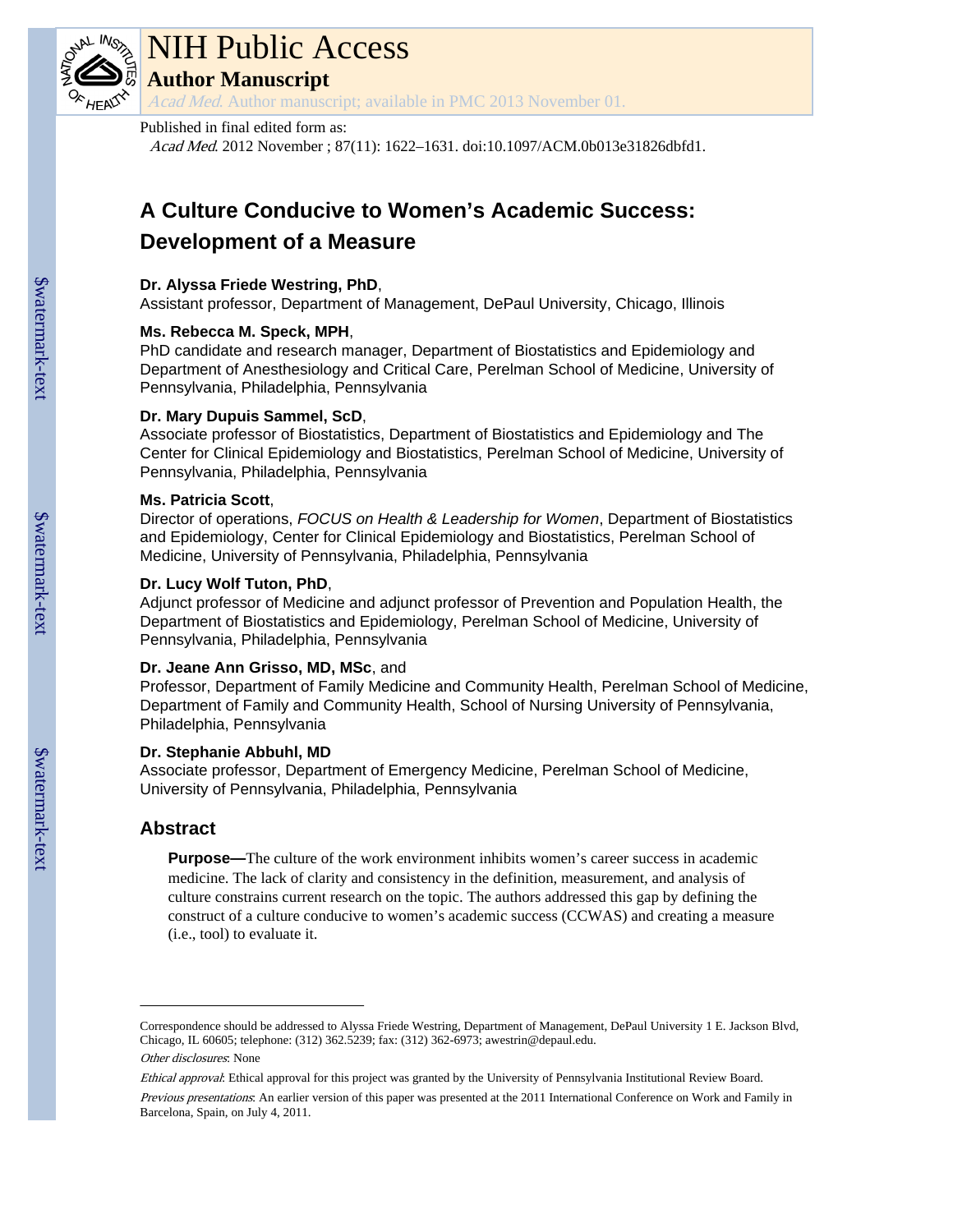**Method—**First, the authors conducted a review of published literature, held focus groups, and consulted with subject matter experts to develop a measure of academic workplace culture for women. Then they developed and pilot-tested the measure with a convenience sample of women assistant professors. After refining the measure, they administered it, along with additional scales for validation, to 133 women assistant professors at the University of Pennsylvania. Finally, they conducted statistical analyses to explore the measure's nature and validity.

**Results—**A CCWAS consists of four distinct, but related dimensions: equal access, work-life balance, freedom from gender biases, and supportive leadership. The authors found evidence that women within departments/divisions agree on the supportiveness of their units but that substantial differences among units exist. The analyses provided strong evidence for the reliability and validity of their measure.

**Conclusions—**This report contributes to a growing understanding of women's academic medicine careers and provides a measure that researchers can utilize to assess the supportiveness of the culture for women assistant professors and that leaders can use to evaluate the effectiveness of interventions designed to increase the supportiveness of the environment for women faculty.

> Much scholarly literature, spanning decades, has documented the fact that women in academic medicine are not reaching the same levels of career advancement, leadership responsibility, and compensation as their male counterparts.<sup>1–8</sup> In the ground-breaking report from the National Academies, Beyond Biases and Barriers: Fulfilling the Potential of Women in Academic Science and Engineering, the authors note that "the problem is not oldstyle, overt sex discrimination, but rather unrecognized features of the organizational culture that affect men and women differently."9(pp 199) In order to address these cultural issues, two key recommendations are to use research (1) to deepen the academic medicine community's understanding of the culture of the work environment and (2) to identify those salient cultural aspects that impact women's careers.

> Many academic medicine researchers have attempted to assess the culture with respect to women's career success.<sup>10–13</sup> Yet, a lack of clarity and consistency in the definition, measurement, and analysis of culture has limited the research conducted to date. This inconsistency limits the community's ability both to draw meaningful conclusions across studies and to develop and implement evidence-based solutions. Therefore, the work reported herein fills a critical gap in the literature both by providing a conceptually and empirically sound assessment of the culture women experience in academic medicine and by examining how the culture impacts their career success. In this report, we define the construct of a culture conducive to women's career success in academic medicine, describe the process of creating a measure (or tool or survey instrument) to evaluate that culture, and discuss the validation results. We conclude with recommendations for assessing culture in future research and practice.

#### **Culture Conducive to Women's Academic Success**

To investigate the influence of work environment on the experiences of women faculty is to ask an inherently complex, multilevel question. Culture can be defined as "the normative beliefs and shared behavioral expectations in an organizational unit."14 Using a multilevel framework, culture is considered a higher-order (i.e., aggregate) property of a unit, rather than a lower-level (i.e., individual) phenomenon. Therefore, researchers who investigate organizational culture must first specify the organizational unit of interest. Then, they should align the definition, measurement, and analysis of culture with this unit. For example, in the current study, the department/division is the unit of interest. Therefore, it was necessary to define, measure, and analyze culture at this level (in contrast to assessing individual satisfaction with the culture or the culture of the medical school at large). To do so, we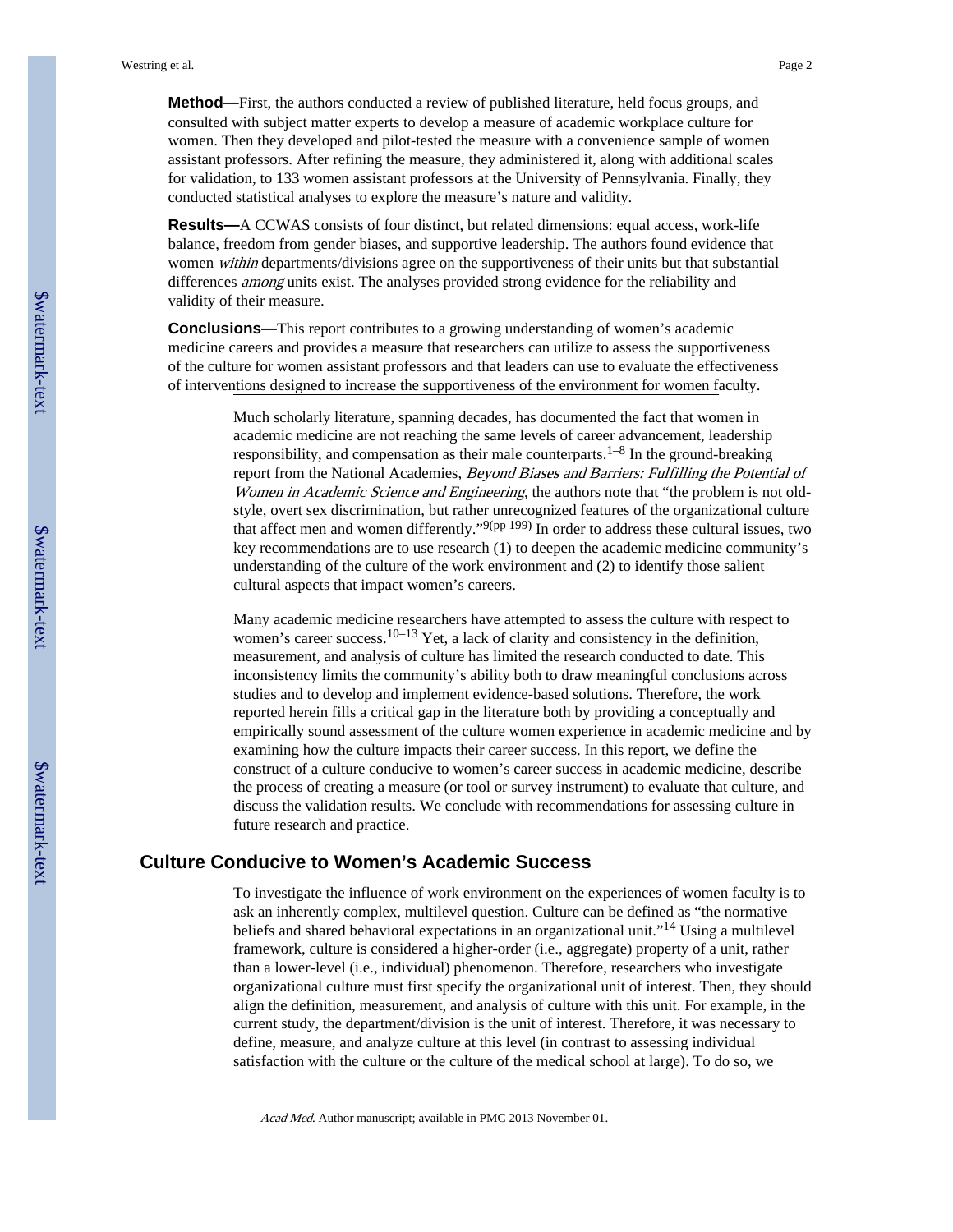employ a "referent shift" which enables participants to describe their perceptions of the unit, rather than their own unique individual experiences.<sup>15</sup> Further, when aggregating participant perceptions to describe the culture of a unit, evidence of agreement among respondents is necessary.

Our review of the academic medicine literature suggests that the department/division level is the appropriate unit of analysis for understanding the impact of culture on women's career success. Departments/divisions have unique norms, policies, leadership, and resources that create a daily workplace culture which affects each faculty member's work. The authors of a recent Analysis in Brief analyzed actual retention rates, intent-to-leave rates, and job satisfaction from clinical faculty at 23 U.S. medical schools and found that the results varied significantly by department.<sup>16</sup> Further, the differences between departments with the lowest and highest intentions of turnover resulted primarily from differences in job satisfaction and in the perceived ability to provide high-quality patient care.16 Other researchers have cited departmental leadership as a predictor of faculty satisfaction and as an important element in determining the perceived supportiveness of the local climate for women assistant professors.<sup> $17,18$ </sup> In addition, the obstacles to satisfaction and retention that women report are often the same factors that are controlled at the department/division level: salary, space/ resources, access to administrative staff, and use of start-up funds.13 In the current study, we focused on the departmental unit of analysis except in those cases where the department was so large (i.e., several hundred faculty), that the division-level culture was more likely to impact women's careers. Further, while we believe that the broader culture of the university or school of medicine affects women's careers, this effect is more distal and likely to be filtered through the lens of the department/division culture.

We use the phrase culture conducive to women's academic success (CCWAS) to refer to the shared beliefs and expectations that contribute to the ability of women faculty to be successful in their careers. The measure described in this study derives from a thorough investigation into the aspects of the work environment, which research has shown to be associated with the career success of women in academic medicine. The next section describes how we determined the relevant facets of work culture and developed a measure based on those findings.

## **Method**

#### **Overview**

In 2009, we took several steps toward developing and validating our measure. After receiving ethical approval for this project by the University of Pennsylvania Institutional Review Board, we conducted a review of the literature, held focus groups, and consulted with subject matter experts in order to develop items for our measure. Using these findings, we then developed and pilot-tested the measure with a convenience sample of women assistant professors. After refining the measure based on the results of our pilot-testing, in 2010 we administered the measure to women assistant professors at the University of Pennsylvania, along with demographic questions and additional scales for validation. Using these findings, we conducted several statistical analyses to explore the nature and validity of the measure.

#### **Context**

We have conducted this research as part of a larger National Institutes of Health (NIH) funded cluster-randomized controlled trial. The goal of the NIH trial is to evaluate whether a multi-leveled intervention improves the supportiveness of the culture and, ultimately, the success of women assistant professors in the school of medicine in intervention departments/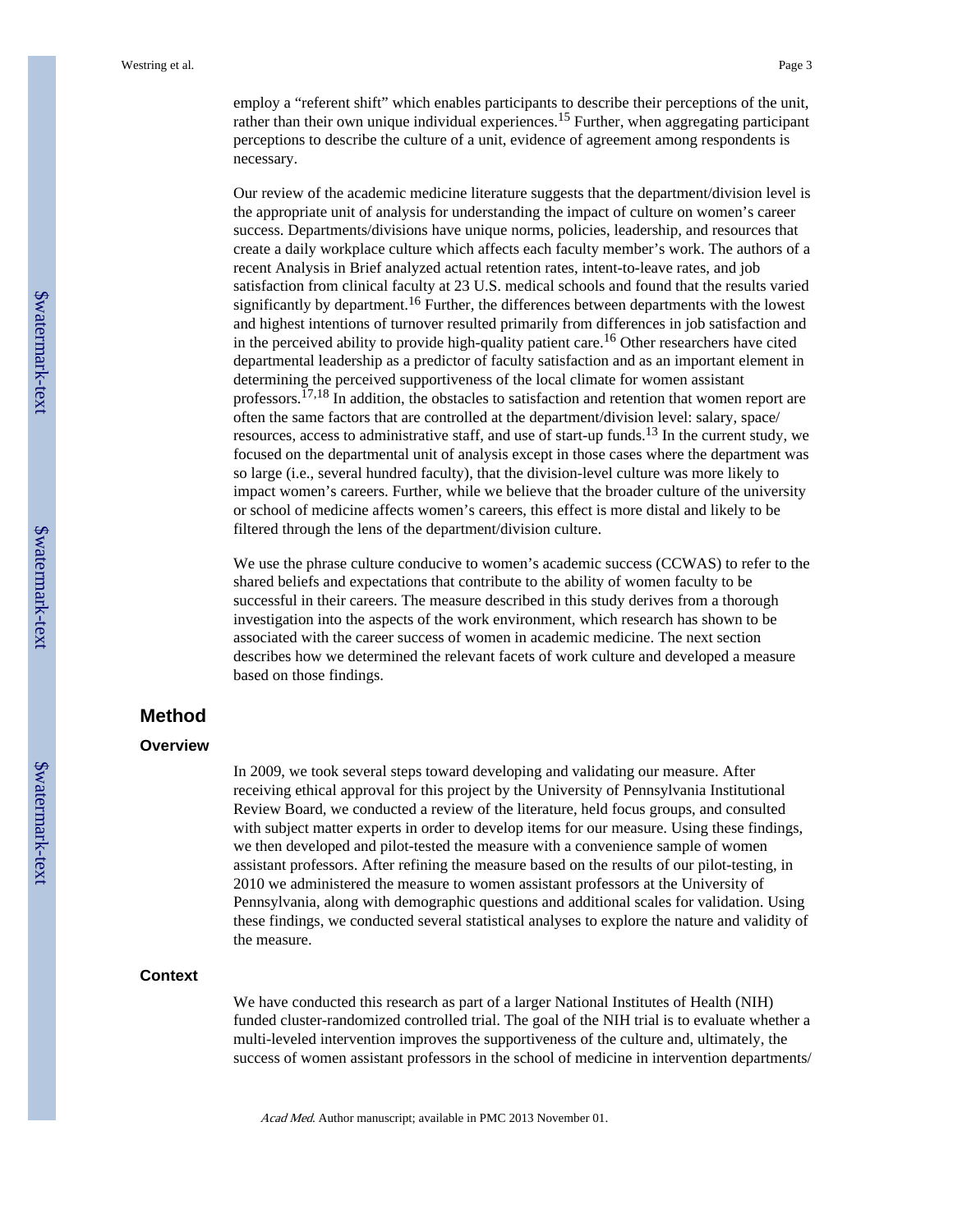#### **Measure development**

In 2009 we took multiple steps to develop a measure to evaluate the CCWAS construct. The first step was to identify aspects of the work environment critical to women's career success through a literature review. We adopted a cross-disciplinary approach to ensure that our review included scholarly work from several fields including academic medicine, psychology, and organizational behavior. We initiated our literature in September 2009 using a search in Google Scholar because of its capacity to search for articles across multiple academic disciplines. We utilized several key words including women, career, culture, climate, academic medicine, academia, work-life, work-family, gender, bias, and support. In addition to this broad search, we also conducted targeted searches within relevant journals (i.e., Academic Medicine, Journal of Women's Health, Journal of Vocational Behavior). In an effort to be thorough, we contacted leading experts for full copies of the surveys or measures they had used that focus on the academic work environment for women, and we queried women's career experts, asking them to identify any additional relevant publications.

We supplemented the findings from our literature review<sup>10,13,19–57</sup> with qualitative data collected at a peer academic medicine school. A tenured female professor from that institution sent an e-mail to women assistant professors inviting them to volunteer for the focus groups. A member of our research team (L.W.T.) conducted two focus groups, each consisting of six women assistant professors. The purpose of the focus groups was to identify additional aspects of the work environment critical for the support of women's careers. We developed broad, open-ended questions to encourage the participants to raise any issues that they felt affected their careers (rather than constraining participants to those cultural factors we identified in our literature review). A sample question is "In what ways do you think that your work environment helps or hurts the ability of women to be successful in academic medicine?" The focus group facilitator asked these open-ended questions and allowed all participants to share their opinions before moving onto the next question. The focus group sessions were recorded and transcribed. Several members of our research team (L.W.T., A.F.W., SA, J.A.G., P.S.) individually reviewed the focus group transcripts to identify factors affecting women's academic career success that either overlapped with or were in addition to those found through our literature review.

Finally, we gathered feedback from content experts knowledgeable in academic medicine, women's careers, and organizational psychology. We (the research team) identified the content experts and asked them via e-mail to provide insight into the facets of organizational culture that influence women's career success in academic medicine.

Through our literature review<sup>10,13,19–57</sup>, focus groups, and expert feedback, we identified an extensive list of issues, themes, and potential items for our measure.

The second step involved developing a list of questionnaire items, which comprised items from existing surveys as well as newly created items reflecting the results of the literature review10,13,19–57, focus groups, and content-expert input. Items on the pilot survey covered the extent to which women had equal access to resources and opportunities, the extent to which women were included in formal and informal activities, the extent to which women received support in their effort to achieve work-family balance, and the extent to which women experienced either overt or subtle gender biases.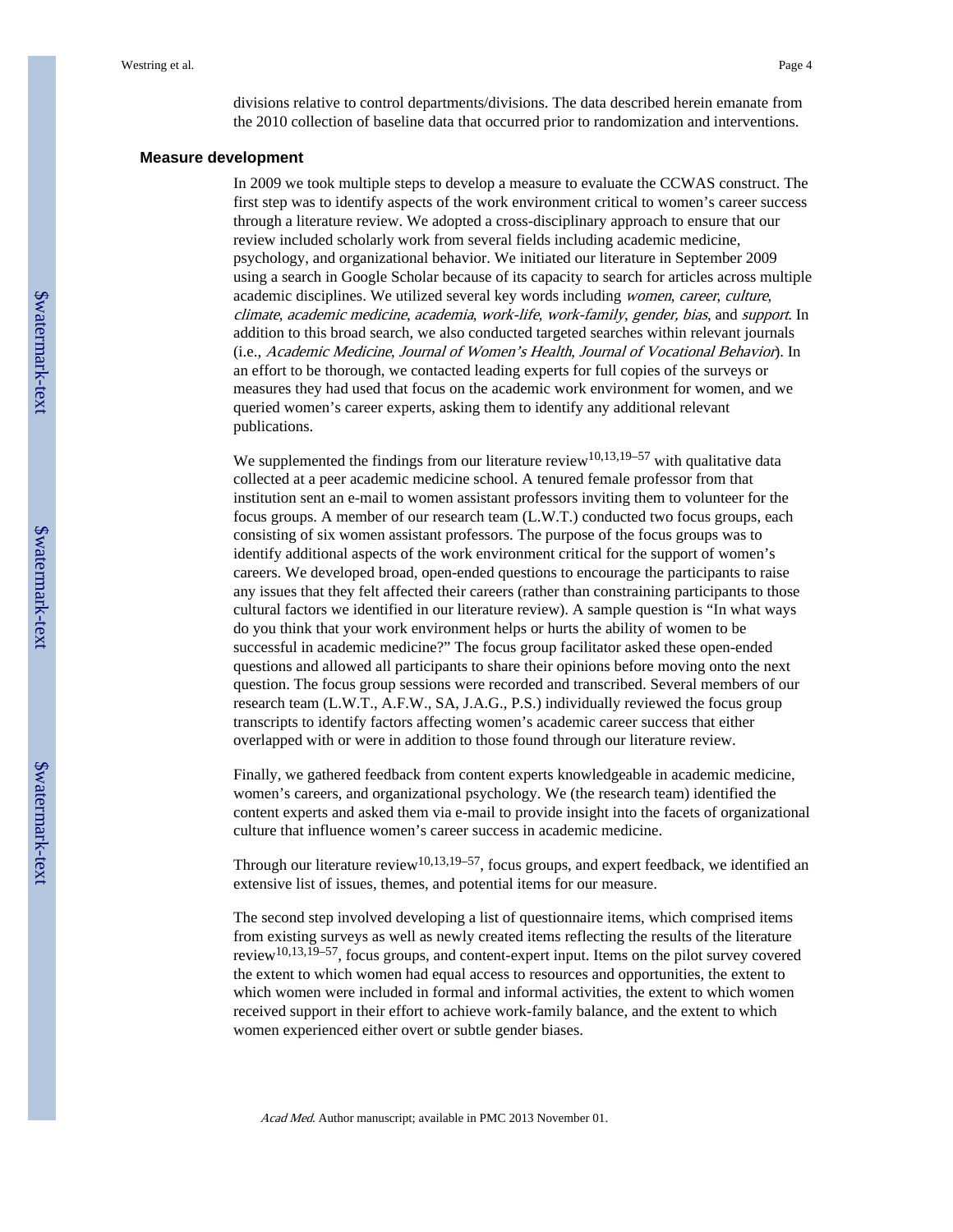Then, we pilot-tested the items with a convenience sample of women faculty members from academic health centers across the United States. We recruited these volunteers all—women assistant professors—via e-mail using a snowball sampling strategy. Eighteen faculty contacts (associate and full professors) from 15 MD-granting medical schools across the United States each forwarded a link to a Web-based pilot survey to approximately 5 women assistant professors at their institution. The women assistant professor participants completed the questionnaire online. Each section of the survey ended with an item asking respondents to comment on that section's questions, specifically to suggest changes or note any concerns.

We examined the properties of the items in our measure (means and standard deviations) and the relationships among items (item-total correlations, Cronbach's alpha, exploratory factor analysis). Based on the findings from these analyses, we eliminated, merged, and reworded items.

#### **Measure implementation**

In our main study, we invited 134 women from 27 units at the Perelman School of Medicine at the University of Pennsylvania to complete the final 46-item measure. Note that we used some respondents' division, rather than department, for the unit of analysis. Two departments, Medicine and Pediatrics, had over 300 faculty each; in contrast, the other departments had an average number of 46 faculty (ranging from 4 to 130). Based on our discussions with academic-medicine and career-development experts and women assistant professors, we posited that the divisions were the most important organizational level for the faculty in those two very large departments. Therefore, we replaced the term "department" with the term "division," and the term "chair" with the term "chief," as appropriate. For the purpose of exploring the validity of our measure evaluating culture (described in the Analysis section), we also utilized several additional measures from our larger assessment battery.

#### **Validity measures**

**Department/division satisfaction—We** used a single item to assess global satisfaction with Department/Division.<sup>58</sup> This item reads, "I am satisfied with my Department [Division]." We scored responses for this item on a 5-point Likert scale from 1 (Strongly disagree) to 5 (Strongly agree).

**Department/division commitment—**To assess affective commitment to the Department/Division, we adapted two items from the Allen  $\&$  Meyer  $^{59}$  affective commitment scale. A sample item reads, "I do not feel like part of the family in this Department [Division]." We scored responses on a 5-point Likert scale from 1 (Strongly disagree) to 5 (Strongly agree). We reverse-coded these items so that higher scores indicate greater commitment.

**Work-family conflict—**We used four subscales from the Carlson, Kacmar, and Williams<sup>60</sup> multidimensional work-family conflict measure to assess work-family conflict. The four dimensions reflected two directions of conflict (work-interference-with-family and family-interference-with-work) and two types of conflict (time-based and strain-based). Time-based conflict occurs when the time demands of one role interfere with effective participation in the other role; strain-based conflict occurs when the stress or strain from one role inhibits effective participation in the other role. We assessed each of the four subscales with three items, and we scored all twelve items on a 5-point Likert scale from 1 (Strongly disagree) to 5 (Strongly agree). Prior research has indicated that the four scales we selected are reliable and valid measures of facets of work-family conflict.<sup>60</sup>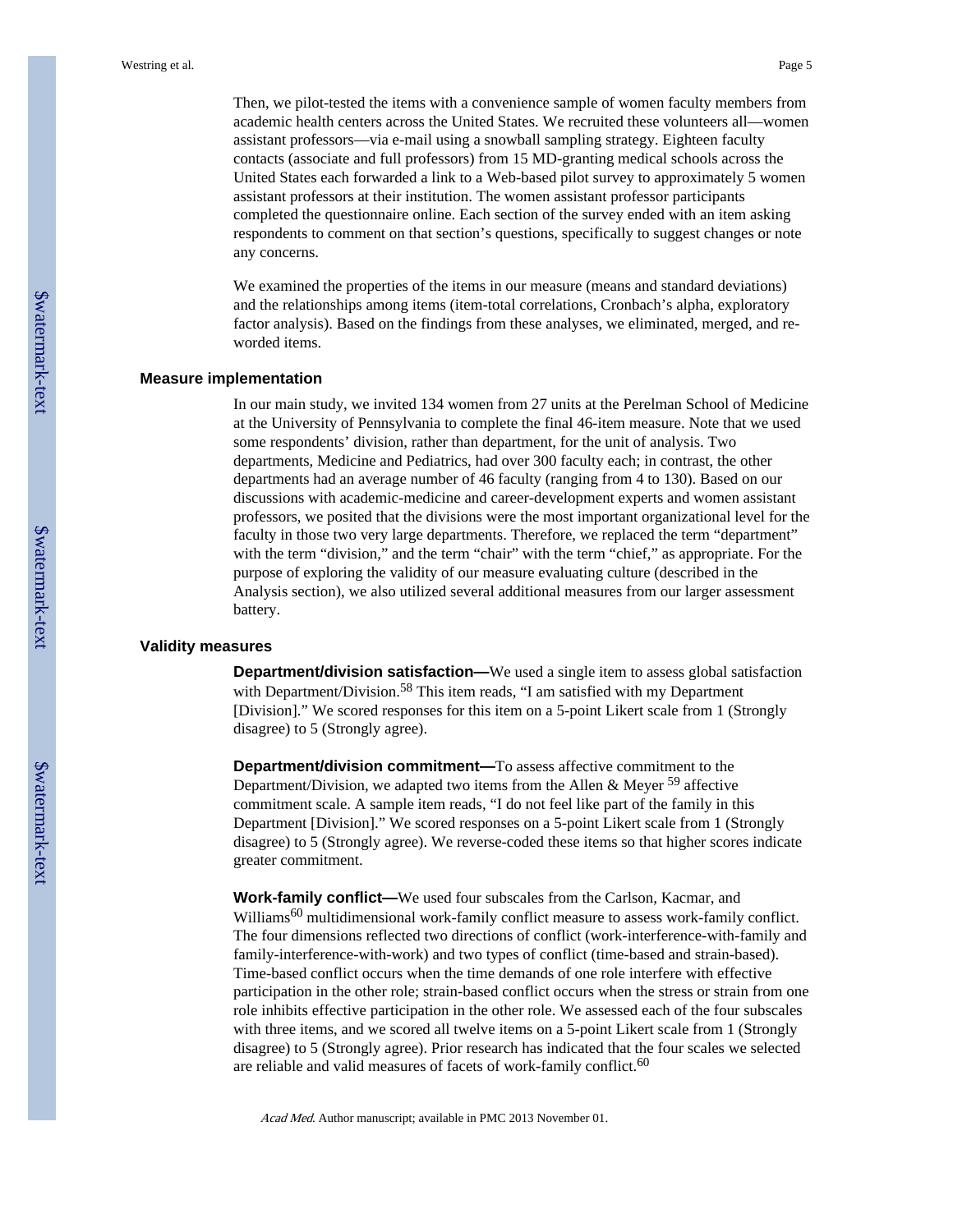#### **Statistical analysis**

We conducted several analyses to understand and examine the results of the CCWAS measure that we administered to women assistant faculty at Perelman School of Medicine. We first conducted several tests within each of the four subscales to exam item and scale adequacy. We used exploratory factor analyses, with no a priori assumptions, to investigate the dimensionality of each subscale.<sup>61</sup> We employed scree plots, which give a visual representation of the scale dimensionality that results from the factor analyses, to provide further information. By convention, identifying the number of eigenvalues greater than 1.0 (i.e., the "elbow," where the eigenvalues stabilize) provides insight into the number of meaningful factors in a scale.<sup>62</sup> We also used Cronchbach's alpha, the most common test of internal consistency among items, to assess scale reliabilities.<sup>63</sup>

We then used confirmatory factor analysis in structural equation modeling to test a hierarchical model of CCWAS. Confirmatory factor analysis allows researchers to test the fit of their data to a specified factor structure.

To assess agreement on culture, we utilized analysis of variance (ANOVA), reliability within groups index and intraclass correlations. We used these tests to investigate whether in regards to the nature of the culture—agreement occurs within each department/division and if differences occur among departments/divisions.

We utilized structural equation modeling with a chi-square difference test to evaluate whether the measure was equivalent when administered to departments/divisions.<sup>64</sup> Finally, we conducted several analyses to test criterion-related and convergent/divergent validity using generalized linear regression models which account for correlation among participants within each unit (departments/divisions). Variance estimates for the tests of association (regression coefficients) were adjusted for the clustering using a generalized estimating equations approach.<sup>65</sup>

#### **Results**

#### **Measure development and pilot**

Some of the broad topics we found through our literature review are gender bias and discrimination, leadership support, unequal distribution of resources, difficulty accessing mentoring, and challenges managing work and family.<sup>10,13,19–57</sup> Additional topics garnered from our focus groups include, for example, women's exclusion from informal social events, leadership expectations that work (as opposed to family) should always be the top priority, and concerns about the impact of taking time away from work on colleagues. Finally, all nine subject-experts we invited (100%) contributed information related to many of the issues described above, in addition to insights regarding promotion and tenure, compensation, and work overload. In the end we transformed these broad topics into 104 items for our pilot survey: 23 items regarding equal access, 15 items related to women's inclusion in formal and informal activities, 27 items about the support women receive in balancing work and family, and 39 items on gender biases (either overt or subtle).

Fifty-six women assistant professors completed the pilot version of the measure. Of these, 25 (44.6%) participants provided written feedback about the measure, which we used to revise and shorten it. In addition to their comments, we made revisions based on our analyses of their responses. Specifically, with regard to scale dimensionality, our analyses suggested that items related to support from chairs/chiefs was a distinct factor. Also, our findings suggested that women's equal access to support and resources was not empirically distinguishable from their inclusion in department/division activities. After revisions, the measure comprised 46 items and reflected four dimensions of support for women's careers: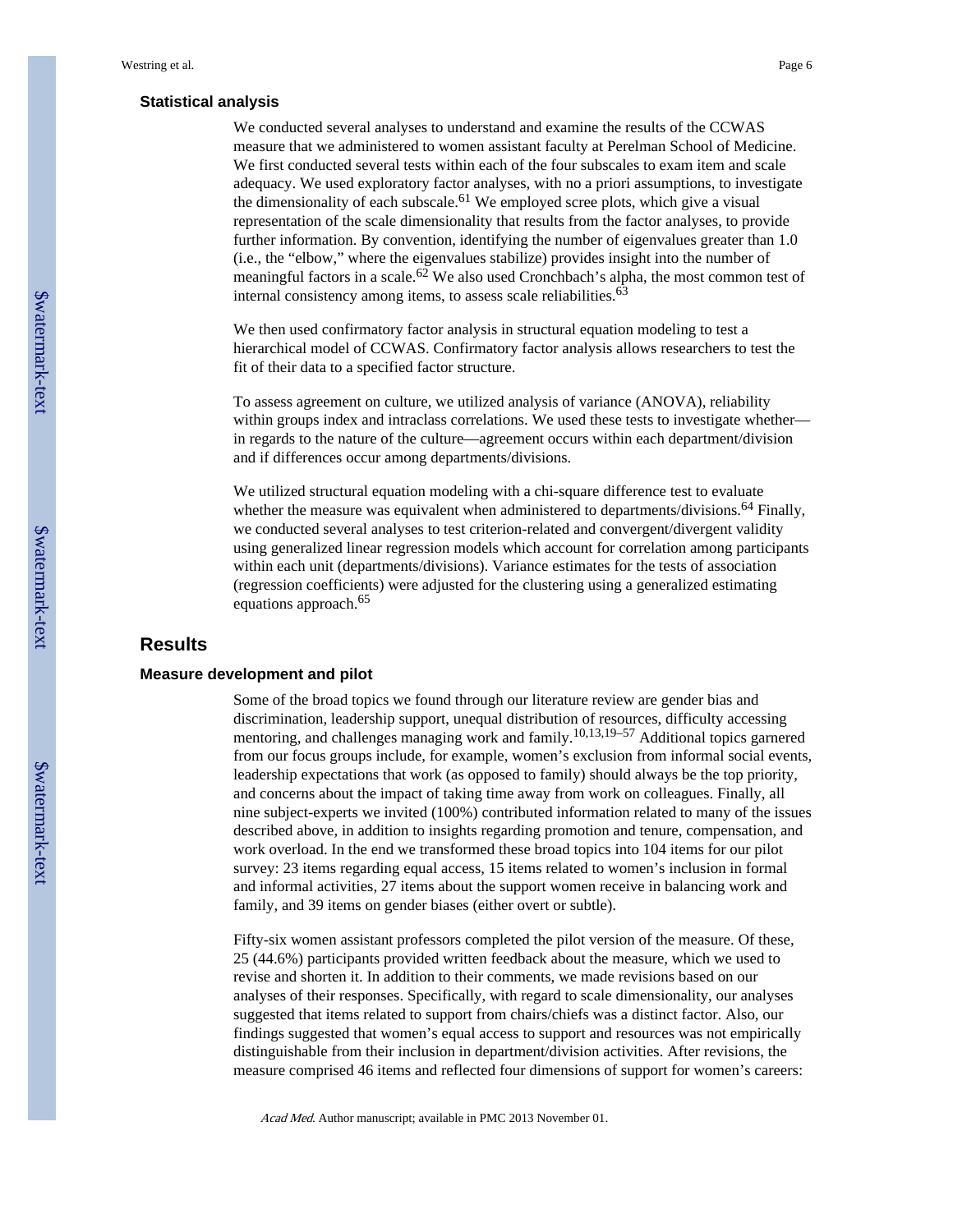equal access to opportunities, support for work-life balance, freedom from gender bias, and chair/chief support (see Appendix A).

#### **Measure implementation**

**Participants—**Of the 134 women assistant professors we invited to participate, 133 (99.3%) completed the survey. The respondents were from 27 units (departments/divisions), and were on average 40.92 years old (standard deviation 5.12). Table 1 provides further descriptive information regarding our sample.

**Scale reliability—**The Cronbach's alpha reliability of the two-item scale for department/ division commitment was  $\alpha = 0.87$ . Cronbach's alpha reliability of the four sub-scales for work/family conflict were  $\alpha = .69$  for time-based work-interference-with-family,  $\alpha = .87$  for strain-based work-interference-with-family,  $\alpha = .81$  for time-based family-interferencewith-work, and  $\alpha = .89$  for strain-based family-interference-with-work.

**Exploratory factor analysis—In an exploratory factor analysis of the items reflecting** "Equal Access to Opportunities," three factors emerged with eigenvalues greater than 1.0; however, the scree plot clearly indicates a strong first factor. Indeed, the first factor explained 47.55% of the variance. The Cronbach's alpha reliability of the 19-item "Equal Access to Opportunities" dimension was  $\alpha = .94$ , and deleting items would not have improved the reliability; therefore, we retained all 19 items. Eleven items assessed "Support for Work-life Balance." Again, although three factors were extracted with eigenvalues greater than 1.0, the scree plot and percentage of variance suggested a strong first factor. The reliability of the 11 items was  $\alpha = .80$  and the deletion of items did not improve reliability. Therefore, we retained all items. Four items assessed "Freedom from Gender Bias." An exploratory factor analysis yielded a single factor. The reliability of the scale was  $\alpha$  = .70. Although this is considered adequate internal consistency, our analyses indicated that the removal of one item would increase the scale reliability to  $\alpha = .78$ . An examination of the content of this item indicated that it is distinct from the remaining three items. Therefore, we dropped this item from further analyses (and it is not included in Appendix A). The resulting section on "Freedom from Gender Bias" consists of 3 items. Finally, for "Chair/Chief Support," an exploratory factor analysis extracted two factors but the scree plot and percentage of variance indicated that a single factor solution was appropriate. The scale had a reliability of  $\alpha = .92$  and the removal of items did not improve reliability. Therefore, we retained all items for Chair/Chief Support.

#### **Confirmatory factor analysis**

Based on our findings from the pilot study, we expected CCWAS to be a higher-order latent construct indicated by four distinct, but related dimensions (those facets of culture described above; see Figure 1). We used confirmatory factor analysis to verify the proposed factor structure of our measure evaluating CCWAS. The first step in conducting the confirmatory factor analysis was to create item parcels for the "Work-Life Balance," "Equal Access to Opportunities," and "Chair/Chief Support" scales.66 We did not create parcels for the "Gender Bias" scale given its small total number of items  $(n = 3)$ . For the remaining scales, we created 3 to 4 item parcels per dimensions. We created balanced parcels based on factorloadings from the exploratory single-factor solution.

In the confirmatory factor analysis, latent dimensions acted as indicators of a higher-order construct representing the CCWAS. The resulting model sufficiently fit the observed data as indicated by a chi-square of 65.84 ( $P = .31$ ; df = 61, N = 130). All parcels/items had significant loadings onto the latent factor  $(P < .001$  for all). Additionally, the latent dimensions loaded significantly onto the higher-order women's academic culture construct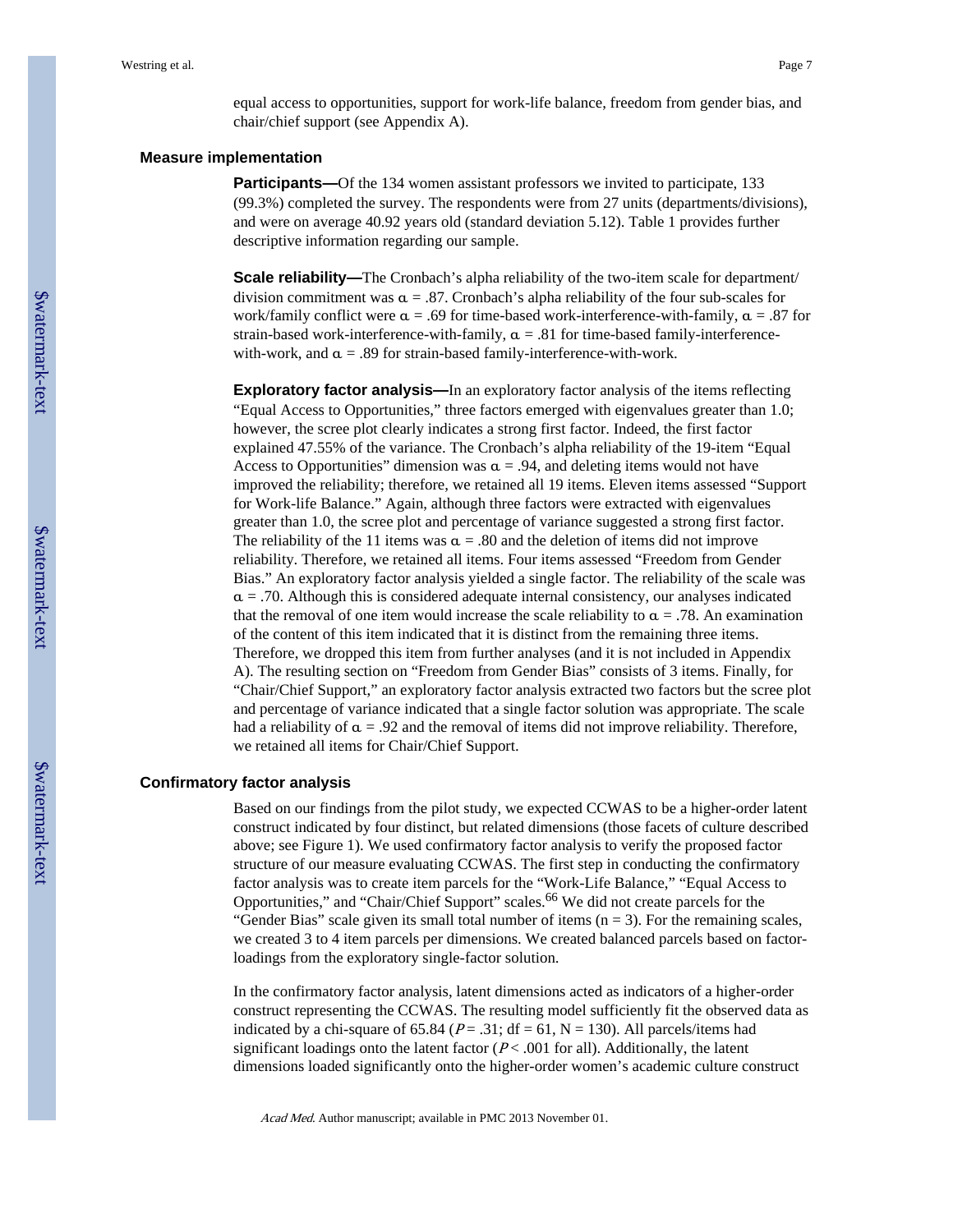$(P<.001$  for all; see Figure 1). Other measurements confirmed excellent fit to the data (comparative fix index  $= .996$ , normative fit index  $= .947$ , root mean square error of approximation  $= .025$ ). Based on these findings, we conclude that the CCWAS is best represented as a higher-order construct with four dimensions. The final CCWAS scale (45 items) had a reliability of  $\alpha = .95$ .

#### **Agreement**

Given the definition of culture as "shared beliefs" about the work environment for women, assessing whether individuals within departments/divisions agreed upon the nature of their department/division culture was important. Therefore, we conducted several tests to explore the extent to which unit-level agreement exists on the measure of CCWAS. The dataset represents a total of 27 units (departments/divisions), and 2 to 12 participants per unit (mean = 5 individuals per unit). The results of several analyses suggested significant within-group agreement and between-group differences. A one-way ANOVA showed significant between-group differences in perceptions of the culture ( $F = 2.167$ ,  $P = .003$ ). The intraclass correlation (ICC) was .189, indicating sufficient levels of within-group agreement.<sup>67</sup> The average reliability within group by unit was .87, also suggesting a high level of withingroup reliability. Therefore, our data indicate that aggregating culture scores to the department/division level is appropriate.

#### **Measurement invariance**

As described in the Method section, we altered the unit of analysis (from department to division) for the two very large departments, and in order to confirm that the higher-order model was appropriate for the assessment of both departments and divisions, we tested for multi-group invariance using the four-factor structure described above (i.e., latent factors for equal access to opportunities, support for work-life balance, freedom from gender bias, and chair/chief support loading onto the higher-order culture construct). The estimated baseline model (with no constraints between groups) had a  $\chi^2$  = 148.17 (df = 122). We tested a second model in which the paths from the higher-order culture construct to the four dimensions of culture were constrained to be equal across groups. This model had a  $\chi^2$  = 150.86 (df = 125). The results of the  $\chi^2$  difference test indicate that the constrained model fits as well as the original model. Therefore, the two groups (department and division) can be said to be equivalent in their factor structure and loadings on to the higher-order culture construct. Given these findings, treating the measure as equivalent across these two groups is indeed appropriate.

#### **Validity**

Finally, we investigated the validity of our CCWAS measure. Given the results of our analyses above (i.e., confirmatory factor analyses, measurement invariance tests), we created an overall CCWAS score for each department/division. We calculated the mean score on the 45 CCWAS items for each participant. Then, we created a department/division CCWAS score that represents the average score for all of the participants in that unit. With regard to criterion-related validity, we hypothesized that women in departments/divisions with more supportive cultures would have higher levels of satisfaction with and commitment to their department/division. Our results support this notion in the hypothesized direction (see Table 2). CCWAS summaries (measured at the department/division level) were significantly associated with satisfaction with the department/division  $(P<.0001)$  and commitment to the department/division  $(P < 0.0001)$ .

To explore convergent/divergent validity, we drew upon the theoretical model by Frone, Russell, and Cooper.68 This model suggests that work characteristics are more strongly related to perceptions of work-interference-with-family than perceptions of family-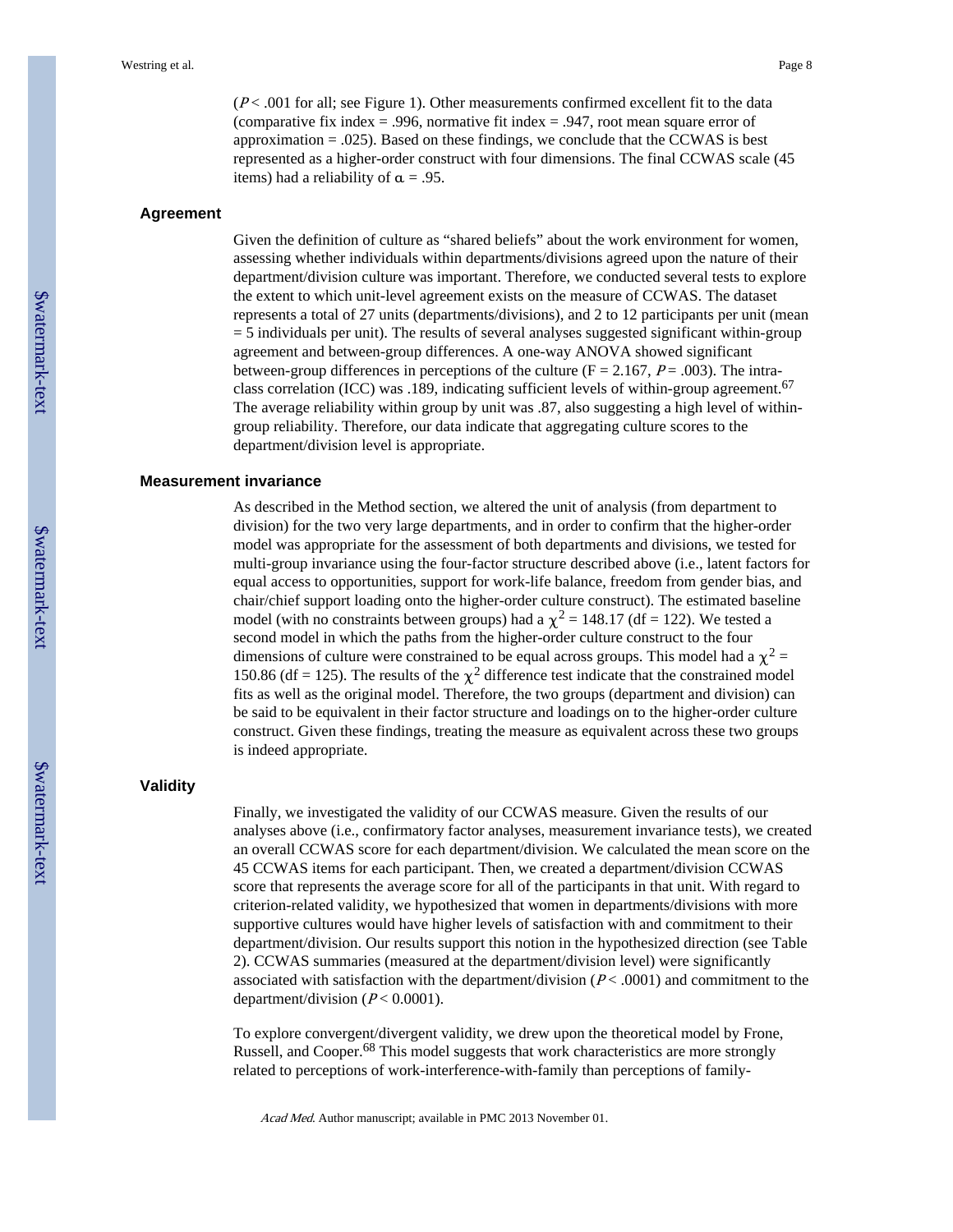interference-with-work. In line with this theory, a more positive department/division culture was significantly, negatively associated to perceptions that the time demands and strain of work interfered with family ( $P < 0.0001$  and  $P = 0.006$  respectively). While culture was marginally related to perceptions that the time demands of family interfered with work ( $P=$ 0.05), it was not significantly related to perceptions that strain from family interfered with work ( $P = 0.43$ ). In general, these findings lend support to the convergent/divergent validity of the measure to evaluate CCWAS.

# **Discussion**

This research addresses the call from *Beyond Biases and Barriers*<sup>9</sup> for increased attention to the cultural factors that shape women's careers in academic medicine. In the past, there has been little consensus regarding what a culture to support women's careers would entail. Our findings demonstrate four distinct but related facets of culture that are conducive to women's careers: such a culture provides equal access to opportunities and resources, encourages work-life balance, facilitates the discussion and elimination of gender biases, and has a chair/chief that is supportive. Importantly, we have provided evidence that women within departments/divisions agree on the supportiveness of their unit and that significant cultural differences exist among departments/divisions. Notably, these differences emerged within a single school of medicine. Across academic health centers, an even greater variance may occur in the supportiveness of the department/division culture for women's careers. We recommend that other researchers further test this measure to assess cultural differences within and among medical schools. Note that the full CCWAS measure is provided in Appendix A and is available for public use. For practical purposes, researchers may use department and/or division as the target unit (depending on the size of the units). Additionally, although we recommend that researchers evaluate all four dimensions of culture for women's careers, the subscales can be administered independently if not all of them are relevant to the research question at hand.

Using a multilevel model, we have also provided evidence for the reliability and validity of the measure. As expected, women working in academic cultures more conducive to their career success were more satisfied with and more committed to their departments/divisions. In other words, simply by knowing about the culture of the department/division (without knowing the individuals' unique personalities and experiences) we were able to explain a significant amount of variance in satisfaction/commitment.

Our research provides valuable empirical evidence for the importance of change efforts targeted at the culture at the department/division-level. Though change efforts targeted at the individual level (e.g., one-on-one mentoring) and those that address broader organizational issues (e.g., institutional policies and practices), are important, this research highlights the unique impact of the local culture. It remains to be seen whether improving the CCWAS scores will be associated with enhancing the scholarly success and leadership of women in academic medicine. In our cluster-randomized intervention trial, we will evaluate changes in the CCWAS scores after four-years of a multi-leveled and multi-faceted intervention.

The limitations of this research deserve mention. As noted, we administered this measure to women assistant professors within a single school of medicine. Thus, the findings may not be generalizable to other contexts or populations. Addressing other aspects of the department/division culture beyond women's careers was beyond the scope of this research. In particular, we acknowledge the need for research that explores cultural support for the careers of minority faculty members (particularly with regard to race and sexual orientation) as well as understanding the common cultural attributes that affect the success of all faculty. For instance, although we focus on women assistant professors, we certainly acknowledge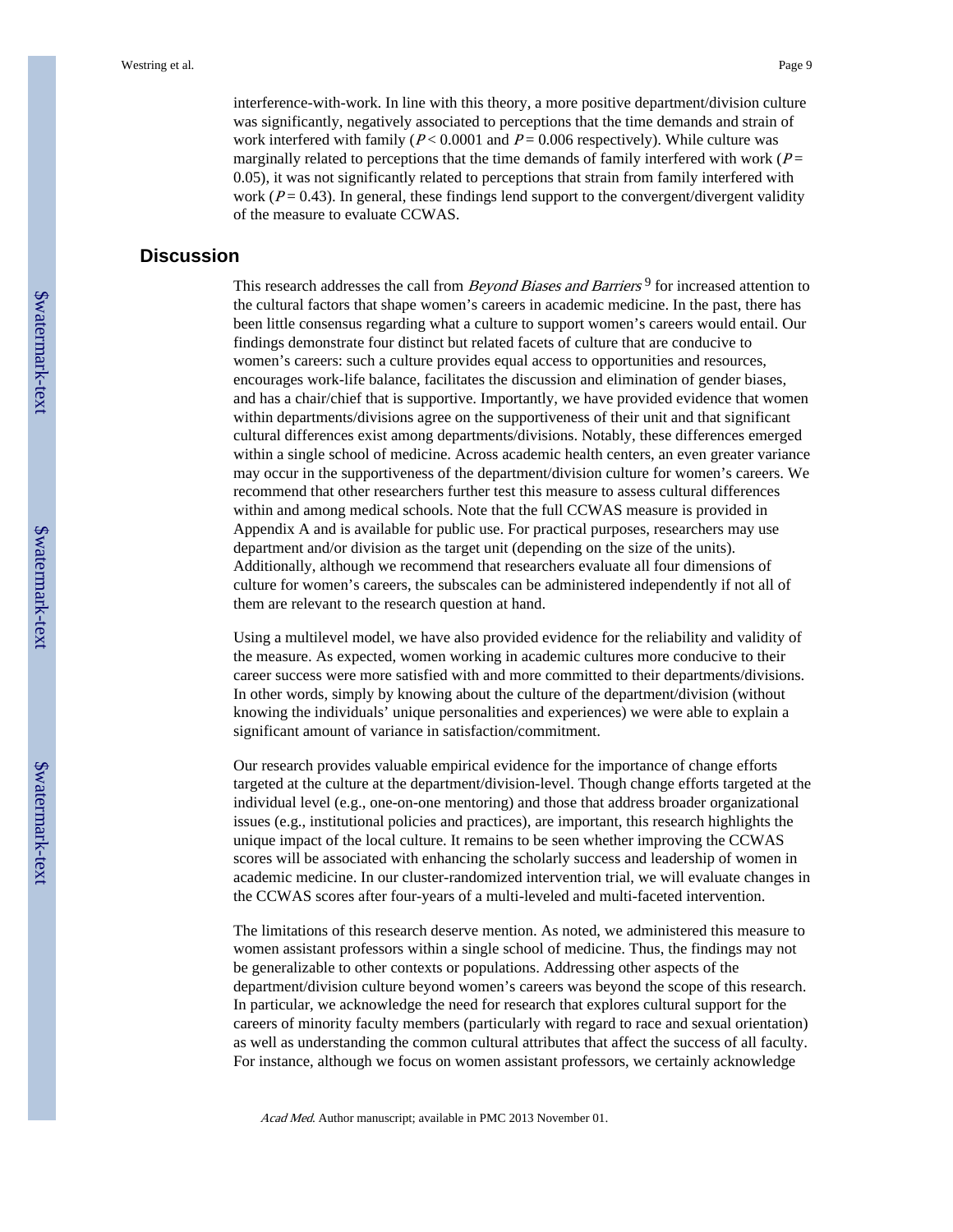that many of these issues are also relevant to other populations (e.g., men or tenured faculty members). However, given that we focused on women's careers at each stage of the measure's development and validation process (i.e., in the focus groups, literature reviews, expert reviews, item development), to conclude that the measure would be equivalent for other populations would be inappropriate. Unique cultural factors might be relevant to the career success of other groups.<sup>69</sup> Future research on the influence of culture on academic success would be important to identify the distinct cultural factors relevant to each population and to identify common cultural factors, if any, relevant to all populations. Regardless of the approach selected, we hope that scholars employ the same rigorous methodological standards utilized in the current study.

Another potential limitation is that respondents provided self-report data for all study variables at a single point in time. While this raises a concern regarding common-method biases, this concern is mitigated because our main variable, culture, is aggregated to the group level.<sup>70</sup> In the future, we intend to explore the influence of culture on a broader range of outcomes over time using longitudinal data collection (e.g., productivity, retention).

Despite these limitations, this research makes important advances in the definition and measurement of the culture of departments/divisions for women careers. We recommend that investigators utilize this measure, thus enabling progress toward establishing a coherent body of knowledge regarding the impact of department/division culture on the career success of women (and potentially others) in academic medicine.

#### **Acknowledgments**

Funding/Support: This research was funded by the National Institutes of Health (Grant # R01-NS069793-03).

#### **References**

- 1. Reed DA, Enders F, Lindor R, McClees M, Lindor KD. Gender differences in academic productivity and leadership appointments of physicians throughout academic careers. Acad Med. 2011; 86:43–47. [PubMed: 21099390]
- 2. Wallis LA, Gilder H, Thaler H. Advancement of men and women in medical academia: A pilot study. JAMA. 1981; 246:2350–2353. [PubMed: 7299957]
- 3. Bickel J. Women in medical education. A status report. N Engl J Med. 1988; 319:1579–1584. [PubMed: 3200266]
- 4. Bickel J. Medical students' professional ethics: Defining the problems and developing resources. Acad Med. 1991; 66:726–729. [PubMed: 1750947]
- 5. Tesch BJ, Wood HM, Helwig AL, Nattinger AB. Promotion of women physicians in academic medicine. Glass ceiling or sticky floor? JAMA. 1995; 273:1022–1025. [PubMed: 7897785]
- 6. Nonnemaker L. Women physicians in academic medicine: New insights from cohort studies. N Engl J Med. 2000; 342:399–405. [PubMed: 10666431]
- 7. Ash AS, Carr PL, Goldstein R, Friedman RH. Compensation and advancement of women in academic medicine: Is there equity? Ann Intern Med. 2004; 141:205–212. [PubMed: 15289217]
- 8. Carnes M, Morrissey C, Geller SE. Women's health and women's leadership in academic medicine: Hitting the same glass ceiling? J Womens Health. 2008; 17:1453–1462.
- 9. Committee on Maximizing the Potential of Women in Academic Science and Engineering; Committee on Science, Engineering, and Public Policy; National Academy of Sciences; National Academy of Engineering; Institute of Medicine. Beyond biases and barriers: Fulfilling the potential of women in academic science and engineering. Washington, D.C: The National Academies; 2007.
- 10. Foster SW, McMurray JE, Linzer M, Leavitt JW, Rosenberg M, Carnes M. Results of a genderclimate and work-environment survey at a midwestern academic health center. Acad Med. 2000; 75:653–660. [PubMed: 10875512]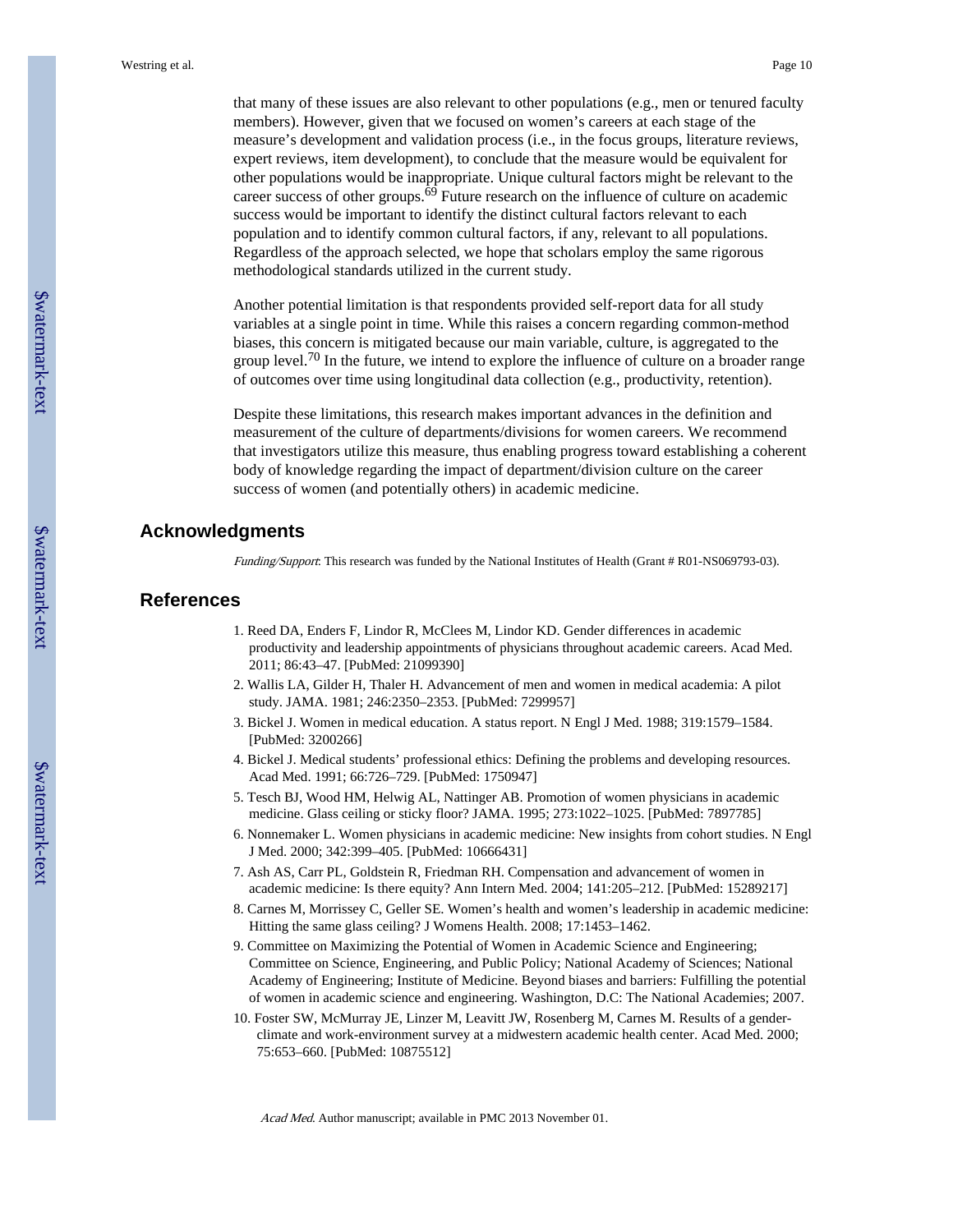- 11. Fried LP, Francomano CA, MacDonald SM, et al. Career development for women in academic medicine: Multiple interventions in a department of medicine. JAMA. 1996; 276:898–905. [PubMed: 8782639]
- 12. Wright AL, Schwindt LA, Bassford TL, et al. Gender differences in academic advancement: Patterns, causes, and potential solutions in one US College of Medicine. Acad Med. 2003; 78:500– 508. [PubMed: 12742788]
- 13. Shollen SL, Bland CJ, Finstad DA, Taylor AL. Organizational climate and family life: How these factors affect the status of women faculty at one medical school. Acad Med. 2009; 84:87–94. [PubMed: 19116483]
- 14. Glisson C, James LR. The cross-level effects of culture and climate in human service teams. J Organ Behav. 2002; 23:767–794.
- 15. Klein KJ, Kozlowski SWJ. From micro to meso: Critical steps in conceptualizing and conducting multilevel research. Organ Res Methods. 2000; 3:211–236.
- 16. Corrice, AM.; Fox, S.; Bunton, SA. Analysis in Brief: Retention of Full-time Clinical M.D. Faculty at U.S. Medical School. Washington, DC: Association of American Medical Colleges; 2011. Available at [https://www.aamc.org/download/175974/data/aibvol11\\_no2.pdf](https://www.aamc.org/download/175974/data/aibvol11_no2.pdf)
- 17. Lowenstein SR, Fernandez G, Crane LA. Medical school faculty discontent: Prevalence and predictors of intent to leave academic careers. BMC Med Educ. 2007; 7:37. [PubMed: 17935631]
- 18. Nattinger AB. Promoting the career development of women in academic medicine. Arch Intern Med. 2007; 167:323–324. [PubMed: 17325290]
- 19. Allen TD. Family-supportive work environments: The role of organizational perceptions. J Vocat Behav. 2001; 58:414–435.
- 20. Anderson SE, Coffey BS, Byerly RT. Formal organizational initiatives and informal workplace practices: Links to work-family conflict and job-related outcomes. J Manage. 2002; 28:787–810.
- 21. Batt R, Valcour PM. Human resources practices as predictors of work-family outcomes and employee turnover. Ind Relat. 2003; 42:189–220.
- 22. Mor Barak ME, Cherin DA, Berkman S. Organizational and personal dimensions in diversity climate. The J Appl Behav Sci. 1998; 34:82–104.
- 23. Behson SJ. The relative contribution of formal and informal organizational work–family support. J Vocat Behav. 2005; 66:487–500.
- 24. Bickel J, Wara D, Atkinson BF, et al. Increasing women's leadership in academic medicine: Report of the AAMC project implementation committee. Acad Med. 2002; 77:1043–1061. [PubMed: 12377686]
- 25. Bond, JT.; Thompson, C.; Galinsky, E.; Prottas, D. The 2002 National Study of the Changing Workforce. New York, NY: Families and Work Institute; 2003.
- 26. Carr PL, Ash AS, Friedman RH, et al. Faculty perceptions of gender discrimination and sexual harassment in academic medicine. Ann Intern Med. 2000; 132:889–896. [PubMed: 10836916]
- 27. Jahn EW, Thompson CA, Kopelman RE. Rationale and construct validity evidence for a measure of perceived organizational family support (POFS): Because purported practices may not reflect reality. Community, Work & Fam. 2003; 6:123–140.
- 28. O'Leary-Kelly AM, Bowes-Sperry L, Bates CA, Lean ER. Sexual harassment at work: A decade (plus) of progress. J Manage. 2009; 35:503–536.
- 29. Pololi L, Conrad P, Knight S, Carr P. A study of the relational aspects of the culture of academic medicine. Acad Med. 2009; 84:106–114. [PubMed: 19116486]
- 30. Sullivan M, Riger S, Raja S, Stokes JP. Measuring perceptions of the work environment for female faculty. The Review of Higher Education. 1997; 21:63–78.
- 31. Thompson CA, Beauvais LL, Lyness KS. When work–family benefits are not enough: The influence of work–family culture on benefit utilization, organizational attachment, and work– family conflict. J Vocat Behav. 1999; 54:392–415.
- 32. Blair-Loy M, Wharton AS. Employees' use of work-family policies and the workplace social context. Soc Forces. 2002; 80:813–845.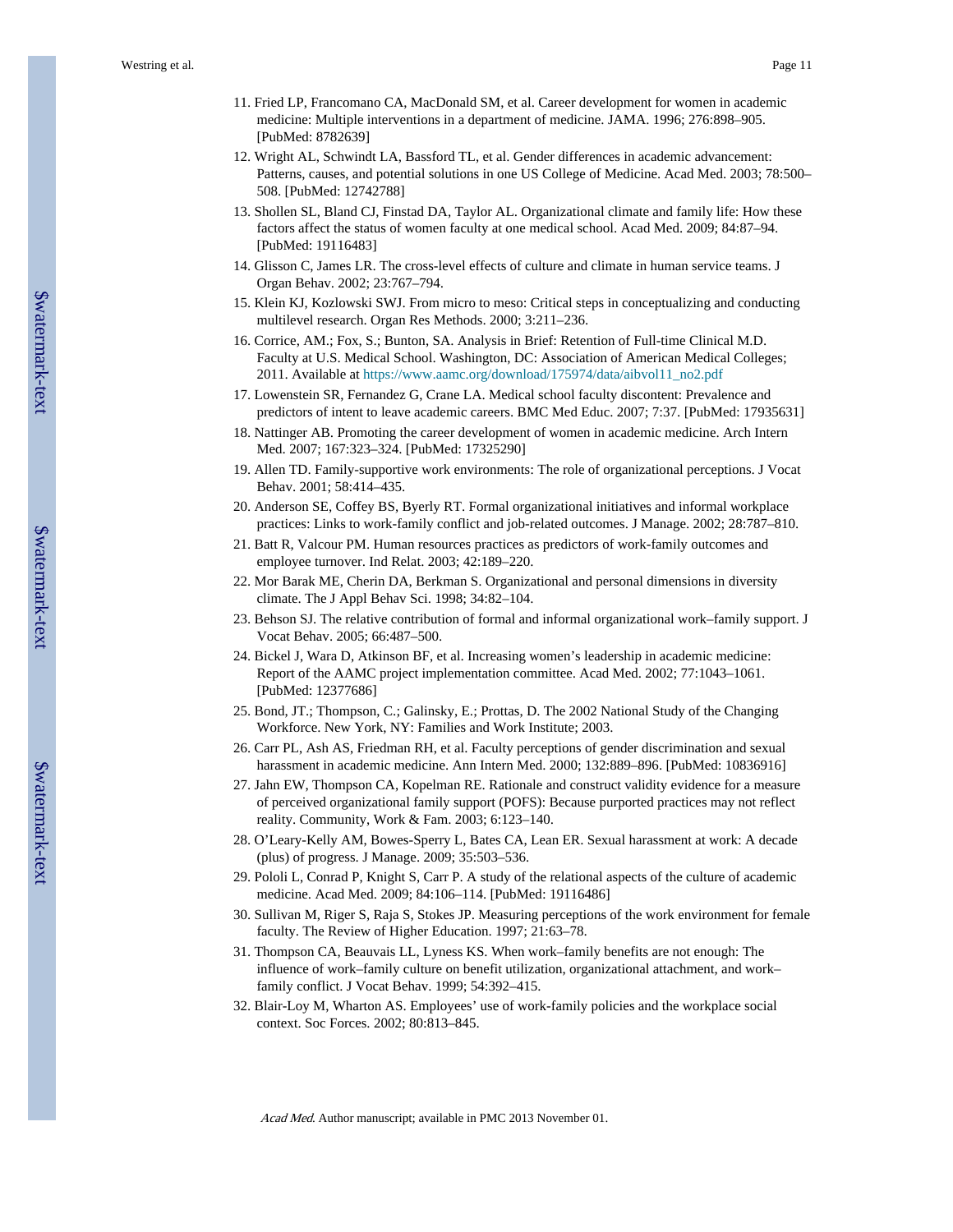- 33. Bond, JT.; Galinsky, E.; Kim, SS.; Brownfield, E. 2005 National Study of Employers. New York, NY: Families and Works Institute; 2005. Available at [http://familiesandwork.org/site/research/](http://familiesandwork.org/site/research/reports/2005nse.pdf) [reports/2005nse.pdf](http://familiesandwork.org/site/research/reports/2005nse.pdf)
- 34. Eaton SC. If you can use them: Flexibility policies, organizational commitment, and perceived performance. Ind Relat. 2003; 42:145–167.
- 35. Miner-Rubino K, Cortina LM. Working in a context of hostility toward women: Implications for employees' well-being. J Occup Health Psychology. 2004; 9:107–122.
- 36. Cortina LM, Magley VJ, Williams JH, Langhout RD. Incivility in the workplace: Incidence and impact. Journal of Occupational Health Psychol. 2001; 6:64–80.
- 37. Bailyn L. Academic careers and gender equity: Lessons learned from MIT<sup>1</sup>. Gender, Work & Organ. 2003; 10:137–153.
- 38. Casper WJ, Fox KE, Sitzmann TM, Landy AL. Supervisor referrals to work–family programs. J Occup Health Psychol. 2004; 9:136–151. [PubMed: 15053713]
- 39. Aryee S, Luk V, Stone R. Family-responsive variables and retention-relevant outcomes among employed parents. Hum Relat. 1998; 51:73–87.
- 40. Breaugh JA, Frye NK. Work–family conflict: The importance of family-friendly employment practices and family-supportive supervisors. J Bus Psychol. 2008; 22:345–353.
- 41. Clark SC. Work cultures and work/family balance. J Vocat Behav. 2001; 58:348–365.
- 42. Sahibzada K, Hammer LB, Neal MB, Kuang DC. The moderating effects of work-family role combinations and work-family organizational culture on the relationship between family-friendly workplace supports and job satisfaction. J Fam Issues. 2005; 26:820–839.
- 43. Settles IH, Cortina LM, Malley J, Stewart AJ. The climate for women in academic science: The good, the bad, and the changeable. Psychol Women Quart. 2006; 30:47–58.
- 44. Carr PL, Szalacha L, Barnett R, Caswell C, Inui T. A "ton of feathers": Gender discrimination in academic medical careers and how to manage it. J Womens Health. 2003; 12:1009–1018.
- 45. Fitzgerald LF, Gelfand MJ, Drasgow F. Measuring sexual harassment: Theoretical and psychometric advances. Basic Appl Soc Psych. 1995; 17:425–445.
- 46. Benokraitis, NV. Subtle sexism: Current practice and prospects for change. Thousand Oaks, CA: US: Sage Publications; 1997.
- 47. Samble JN. Female faculty: Challenges and choices in the United States and beyond. New Directions for Higher Education. 2008; 2008:55–62.
- 48. Ensher EA, Grant-Vallone EJ, Donaldson SI. Effects of perceived discrimination on job satisfaction, organizational commitment, organizational citizenship behavior, and grievances. Hum Resource Dev Quart. 2001; 12:53–72.
- 49. Shaffer MA, Joplin RWJ, Bell MP, Lau T, Oguz C. Gender discrimination and job-related outcomes: A cross-cultural comparison of working women in the United States and China. J Vocat Behav. 2000; 57:395–427.
- 50. American Council on Education, Office of Women in Higher Education. An agenda for excellence: Creating flexibility in tenure-track faculty careers. Washington, D.C: American Council on Education; Executive summary available at [http://www.acenet.edu/bookstore/pdf/](http://www.acenet.edu/bookstore/pdf/2005_tenure_flex_summary.pdf) [2005\\_tenure\\_flex\\_summary.pdf](http://www.acenet.edu/bookstore/pdf/2005_tenure_flex_summary.pdf)
- 51. Study of faculty worklife at the University of Wisconsin-Madison. Women in Science & Engineering Leadership Institute. Madison, WI: University of Wisconsin-Madison; 2010. Available at <http://wiseli.engr.wisc.edu/facworklife.php>
- 52. Vision 2020: 2006 report of the university committee on the status of women at the Johns Hopkins University. Baltimore, MD: Johns Hopkins University; 2006. Available at web.jhu.edu/ administration/jhuoie/docs/Resources-Policies/FINAL\_REPORT.pdf
- 53. Report of the task force on the status of women faculty in the natural sciences and engineering at Princeton. Princeton, NJ: Task Force on the Status of Women Faculty in the Natural Sciences and Engineering at Princeton University; 2003. Available at [http://www.princeton.edu/pr/reports/](http://www.princeton.edu/pr/reports/sciencetf/sciencetf-9-19-03.pdf) [sciencetf/sciencetf-9-19-03.pdf](http://www.princeton.edu/pr/reports/sciencetf/sciencetf-9-19-03.pdf)
- 54. The UC Faculty Family Friendly Edge. University of California Faculty Work and Family Survey. Berkeley, CA: University of California; n.d. Available at [http://ucfamilyedge.berkeley.edu/](http://ucfamilyedge.berkeley.edu/ucfamilyedge.pdf) [ucfamilyedge.pdf](http://ucfamilyedge.berkeley.edu/ucfamilyedge.pdf)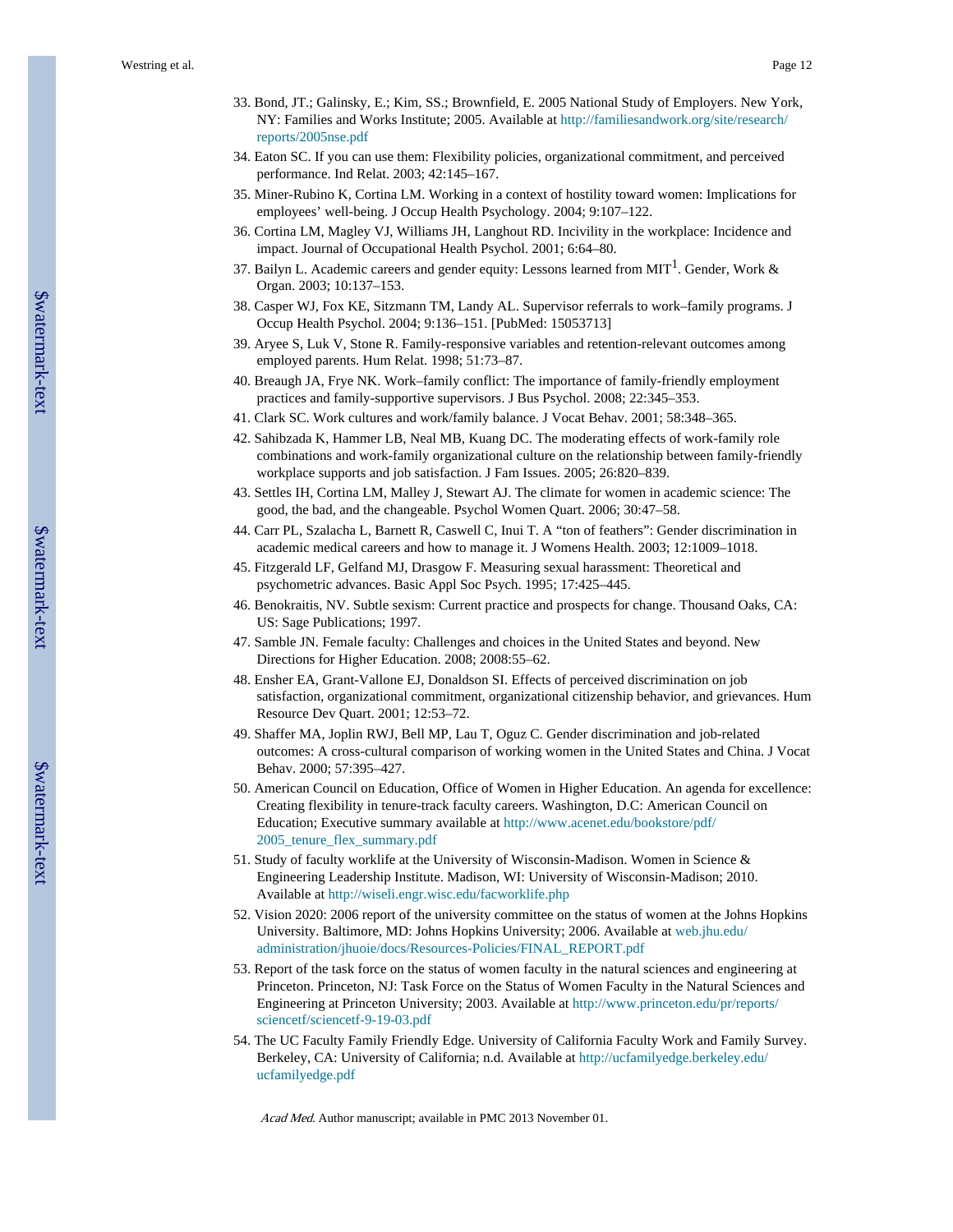- 55. Fishman, C. [Accessed July 14, 2014] Faculty forum: It takes a village to create a full professor. Academe Online: American Association of University Professors. 2005. Available at [http://](http://www.aaup.org/AAUP/pubsres/academe/2005/MJ/Col/ff.htm) [www.aaup.org/AAUP/pubsres/academe/2005/MJ/Col/ff.htm](http://www.aaup.org/AAUP/pubsres/academe/2005/MJ/Col/ff.htm)
- 56. Almanac. Vol. 51. University of Pennsylvania; 2005. Sexual harassment policy; p. 8-9.Available at <http://www.upenn.edu/almanac/volumes/v51/n24/OR-shp.html>
- 57. Statement of Principles on Family Responsibilities and Academic Work. Washington, D.C: American Association of University Professors; 2001. Available at [http://www.aaup.org/AAUP/](http://www.aaup.org/AAUP/pubsres/policydocs/contents/workfam-stmt.htm) [pubsres/policydocs/contents/workfam-stmt.htm](http://www.aaup.org/AAUP/pubsres/policydocs/contents/workfam-stmt.htm)
- 58. Scarpello V, Campbell JP. Job satisfaction: Are all the parts there? Pers Psychol. 1983; 36:577– 600.
- 59. Allen NJ, Meyer JP. The measurement and antecedents of affective, continuance and normative commitment to the organization. J Occup Psychol. 1990; 63:1–18.
- 60. Carlson DS, Kacmar KM, Williams LJ. Construction and initial validation of a multidimensional measure of work–family conflict. J Vocat Behav. 2000; 56:249–276.
- 61. Liang K-Y, Zeger SL. Longitudinal data analysis using generalized linear models. Biometrika. 1986; 73:13–22.
- 62. Little TD, Cunningham WA, Shahar G, Widaman KF. To parcel or not to parcel: Exploring the question, weighing the merits. Struct Equ Model. 2002; 9:151–173.
- 63. Fabrigar LR, Wegener DT, MacCallum RC, Strahan EJ. Evaluating the use of exploratory factor analysis in psychological research. Psychol Methods. 1999; 4:272–299.
- 64. Velicer WF, Jackson DN. Component analysis versus common factor analysis some further observations. Multivar Behav Res. 1990; 25:97–114.
- 65. Clark LA, Watson D. Constructing validity: Basic issues in objective scale development. Psychol Assessment. 1995; 7:309–319.
- 66. Bentler PM, Bonett DG. Comparative fit indicies in structural models. Psychological Bull. 1990; 107:238–246.
- 67. Bliese, PD. Within-group agreement, non-independence, and reliability: Implications for data aggregation and analysis. In: Kozlowski, SWJ.; Klein, KJ., editors. Multilevel Theory, Research, and Methods in Organizations. San Francisco, CA: Jossey- Bass, Inc; 2000. p. 349-381.
- 68. Frone MR, Russell M, Cooper ML. Antecedents and outcomes of work-family conflict: Testing a model of the work-family interface. J Appl Psychol. 1992; 77:65–78. [PubMed: 1556042]
- 69. Thomas B, Manusov EG, Wang A, Livingston H. contributors of black men's success in admission to and graduation from medical school. Acad Med. 2011; 86:892–900. [PubMed: 21617511]
- 70. Podsakoff PM, MacKenzie SB, Lee J-Y, Podsakoff NP. Common method biases in behavioral research: A critical review of the literature and recommended remedies. J Appl Psychol. 2003; 88:879–903. [PubMed: 14516251]

# **Appendix Measure of Culture Conducive to Women's Academic Success (CCWAS)\***

#### **Dimensions of CCWAS: Equal access**

The extent to which women faculty have equal access to the resources that contribute to career success, compared to men.

In general, in my department, compared to men faculty…

- **1.** Women faculty have equal access to career development opportunities.
- **2.** Women faculty get as much mentoring from senior faculty.
- **3.** Women faculty are as frequently considered for leadership positions.
- **4.** Women faculty receive as much feedback regarding their performance.
- **5.** Women faculty receive as much guidance about potential research opportunities.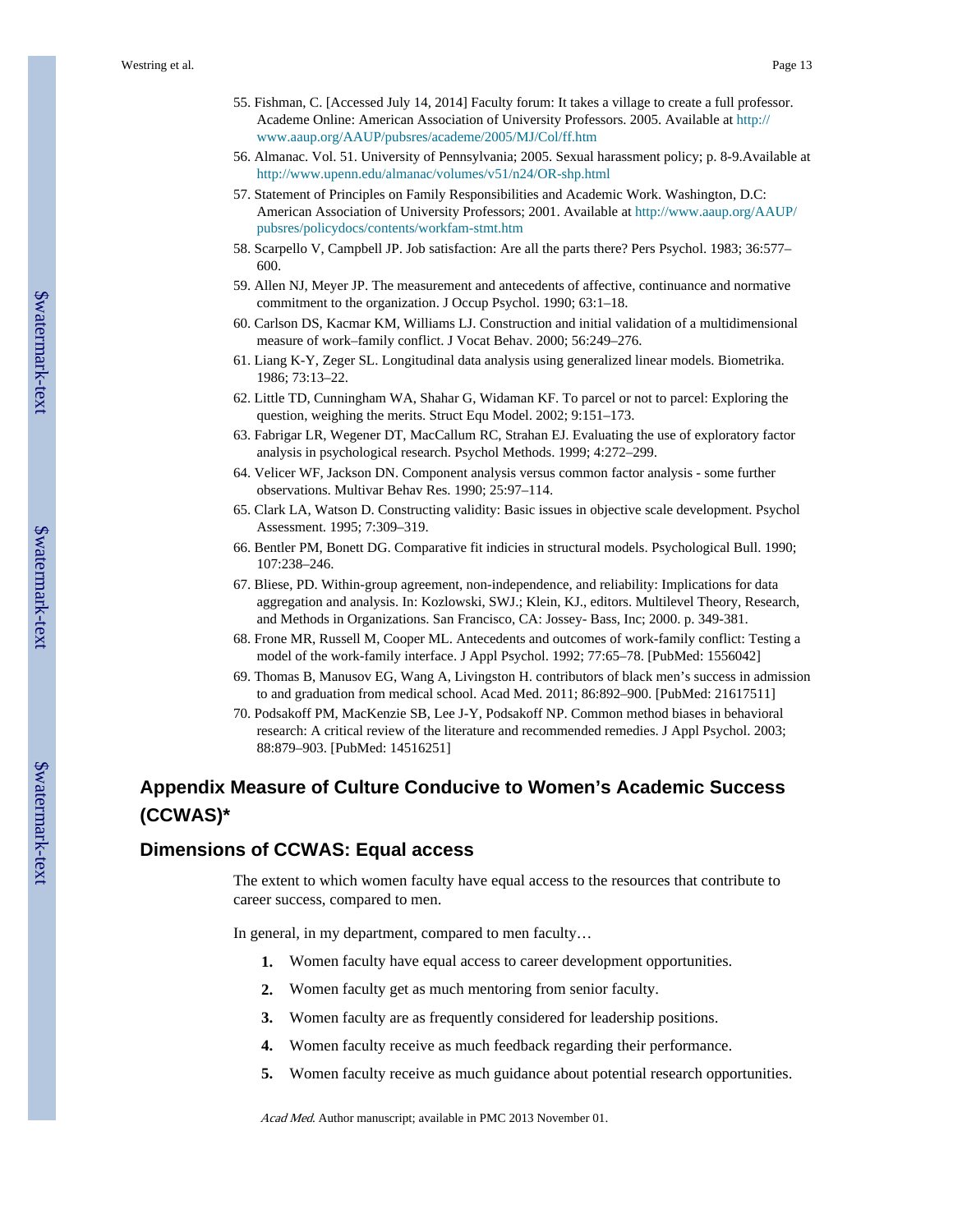- **6.** Women faculty receive equitable salaries.
- **7.** Women faculty get as much research space/equipment.
- **8.** Women faculty get as much office space.
- **9.** Women faculty have equal access to administrative support.
- **10.** Women faculty have LESS protected time for research. (r)
- **11.** Women faculty are as frequently recognized for their work.
- **12.** Women faculty are as often asked to sit on prestigious committees.
- **13.** Women faculty are as frequently nominated for awards and honors.
- **14.** Women faculty are more likely to have others take credit for their work. (r)
- **15.** Women faculty are as frequently included in discussions of division policies and administration.
- **16.** Women faculty play equally important roles in decision-making.
- **17.** The comments made by women faculty in meetings are given as much credit and attention.
- **18.** Women faculty are as frequently included in professional social gatherings (e.g., dinners with guest scientists).
- **19.** Women faculty are as often included in informal social gatherings (e.g., sporting events, happy hours).

#### **Dimension of CCWAS: Support for work-life balance**

The extent to which women faculty are supported in their efforts to balance work and family for the achievement of both personal and professional success.

In general, in my department…

- **1.** Colleagues are supportive when women faculty members take time for family life.
- **2.** Colleagues are supportive when women faculty members talk about work-family issues.
- **3.** Attending to personal needs, such as taking time off for sick children, is frowned upon. (r)
- **4.** Women faculty who reduce their work load are viewed by their colleagues as less committed to their careers. (r)
- **5.** Family demands are considered when the division schedules events and/or meetings.
- **6.** Family demands are considered when the division schedules teaching and clinical hours.
- **7.** An obstacle for full-time women faculty is the expectation of a minimum of a 60 hour work week. (r)
- **8.** Reducing their work load hurts the chances that women faculty will succeed in their careers. (r)
- **9.** Women faculty who temporarily reduce their work load for parenting responsibilities are expected to take on extra work when they return to full-time. (r)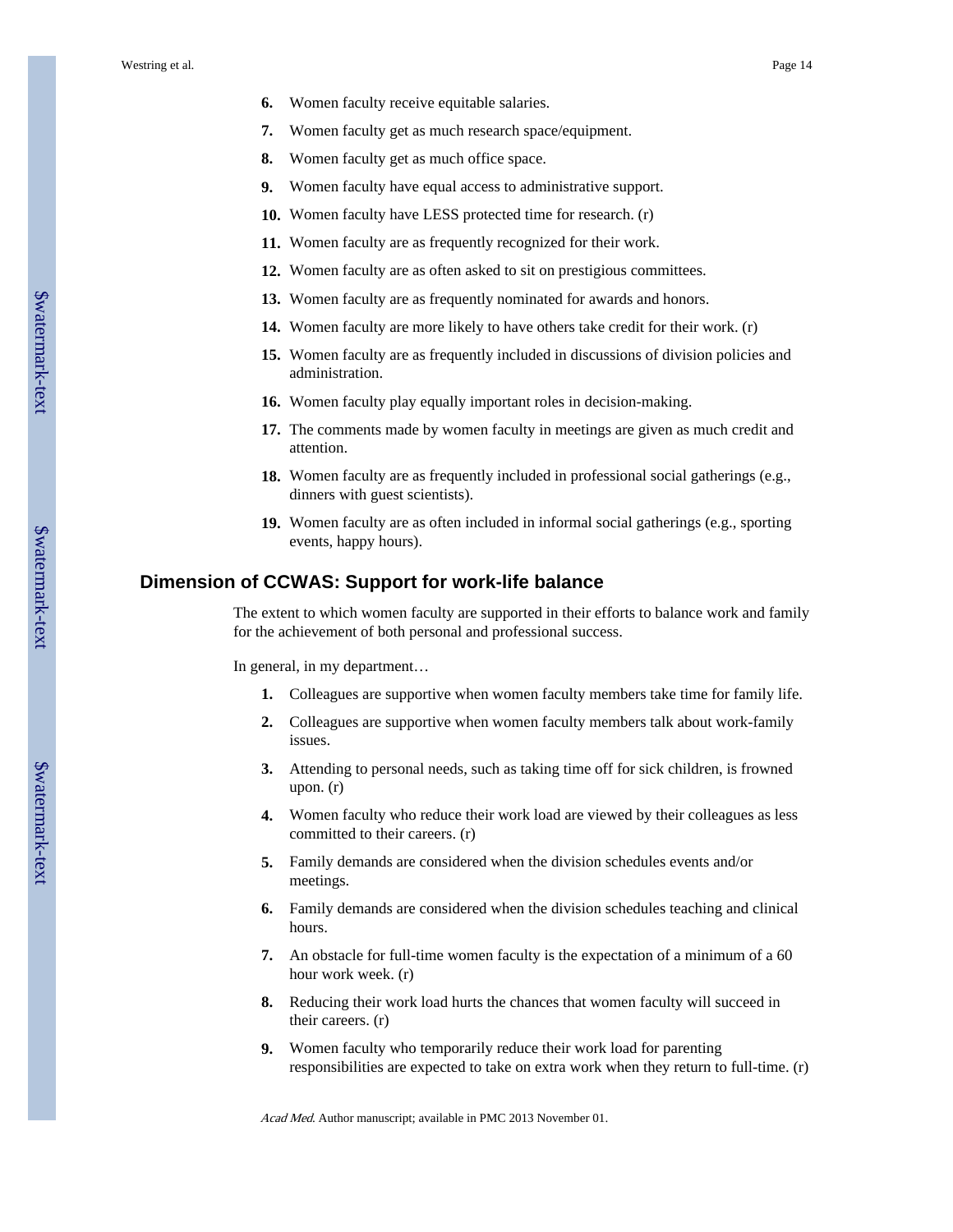- **10.** Work is expected to be the primary focus of faculty members' lives. (r)
- **11.** It is possible for women faculty to get promoted working 50 hours per week or less on a regular basis.

#### **Dimension of CCWAS: Freedom from gender bias**

The extent to which women are able to work in an environment in which they are able to voice concerns regarding subtle and overt gender biases.

In general, in my department…

- **1.** Women faculty members are comfortable raising issues about the supportiveness of the work environment for women.
- **2.** Women are encouraged to raise concerns about biases against women, even if those biases are subtle.
- **3.** When women faculty raise concerns about gender issues, they are seen as "whiners." (r)

#### **Dimension of CCWAS: Chair/chief support**

The extent to which the unit leader supports important aspects of women's careers.

In general, in my department…

- **1.** My chair tries to ensure that women faculty have equal access to support and resources (e.g., space, administrative support, career development opportunities) to help them in their careers compared to men faculty.
- **2.** My chair tries to ensure that women faculty are equally recognized and rewarded for their work compared to men faculty.
- **3.** My chair tries to ensure that women faculty are included in FORMAL division events.
- **4.** My chair tries to ensure that women faculty are included in INFORMAL division gatherings (e.g., coffee, lunches, sporting events, etc).
- **5.** My chair is supportive when women faculty talk about work-family issues.
- **6.** My chair encourages women faculty to take advantage of policies/practices for managing work and family.
- **7.** My chair ensures work coverage for women faculty on maternity leave.
- **8.** My chair sends a message that parenthood is an expected part of life.
- **9.** My chair tries to ensure that women faculty are able to manage the demands of work and family.
- **10.** My chair tries to ensure that women faculty feel free to express concerns regarding the treatment of women.
- **11.** My chair tries to ensure that women faculty are not sexually harassed.
- **12.** My chair tries to ensure that women faculty are not subject to subtle gender-based biases.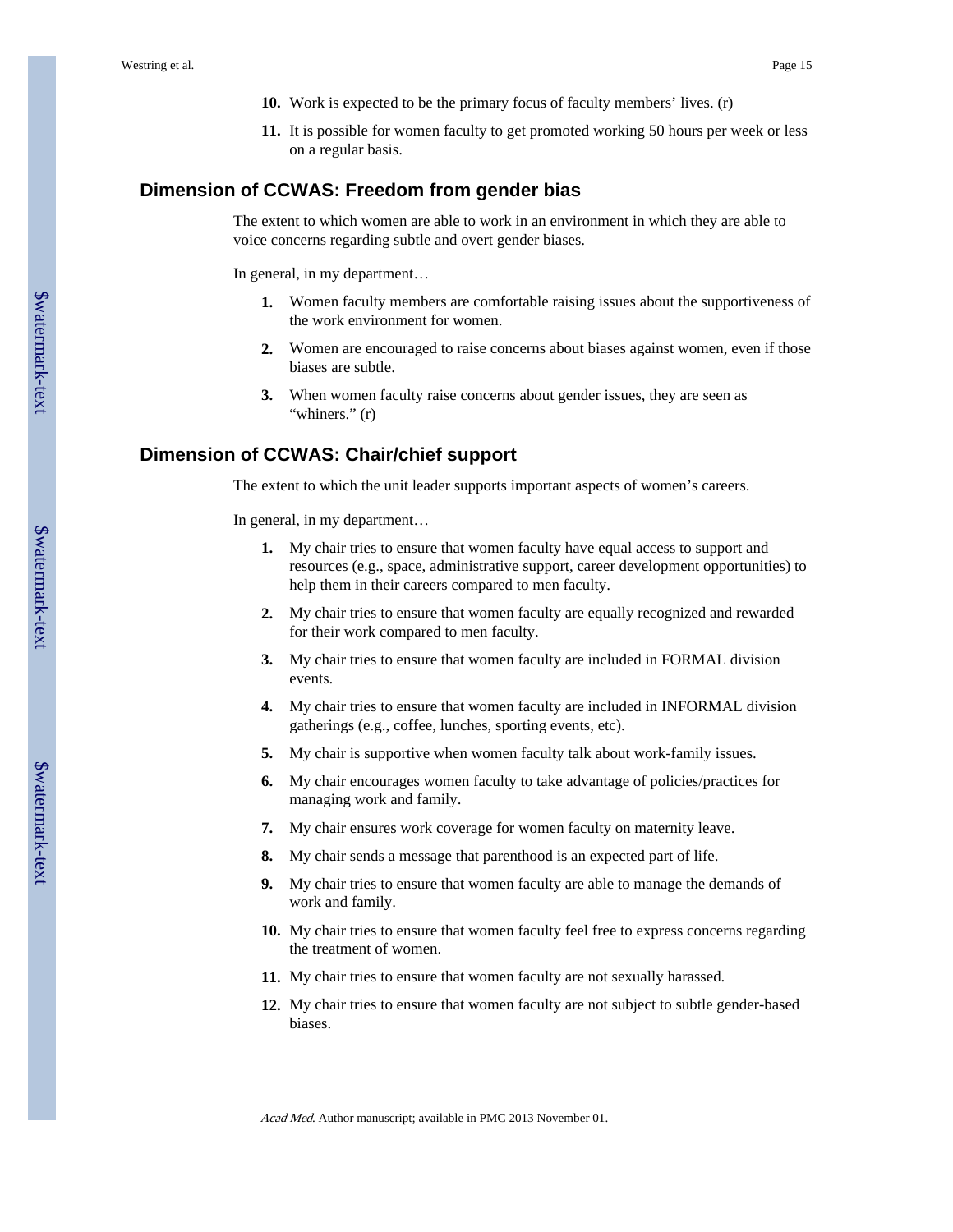Westring et al. Page 16

\*All items rated on a 5-point scale from 1 ("Strongly disagree") to 5 ("Strongly agree"). (r) indicates a reverse-scored item. When divisions were the focal unit of analysis, the word "division" replaced "department" and "chief" replaced "chair" throughout the survey.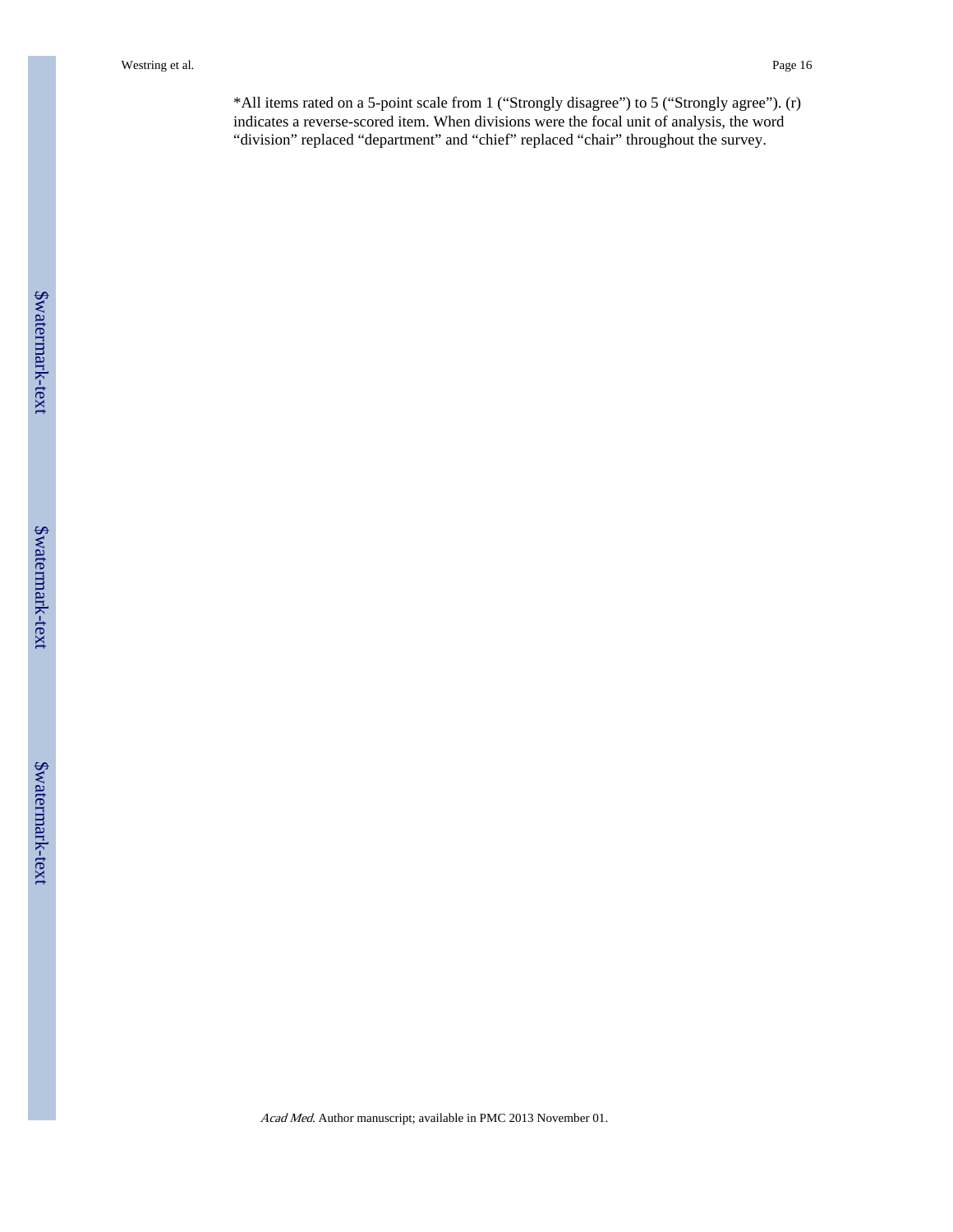Westring et al. Page 17



#### **Figure 1.**

Standardized regression weights for higher-order factor loadings in confirmatory factor analysis of a new measure to *evaluate* cultural factors in the workplace that are conducive to the academic success of women, 2010 ( $P < .001$  for all;  $\chi^2 = 85.295$ ,  $P = .022$ , df = 61. Manifest variables and error terms not pictured).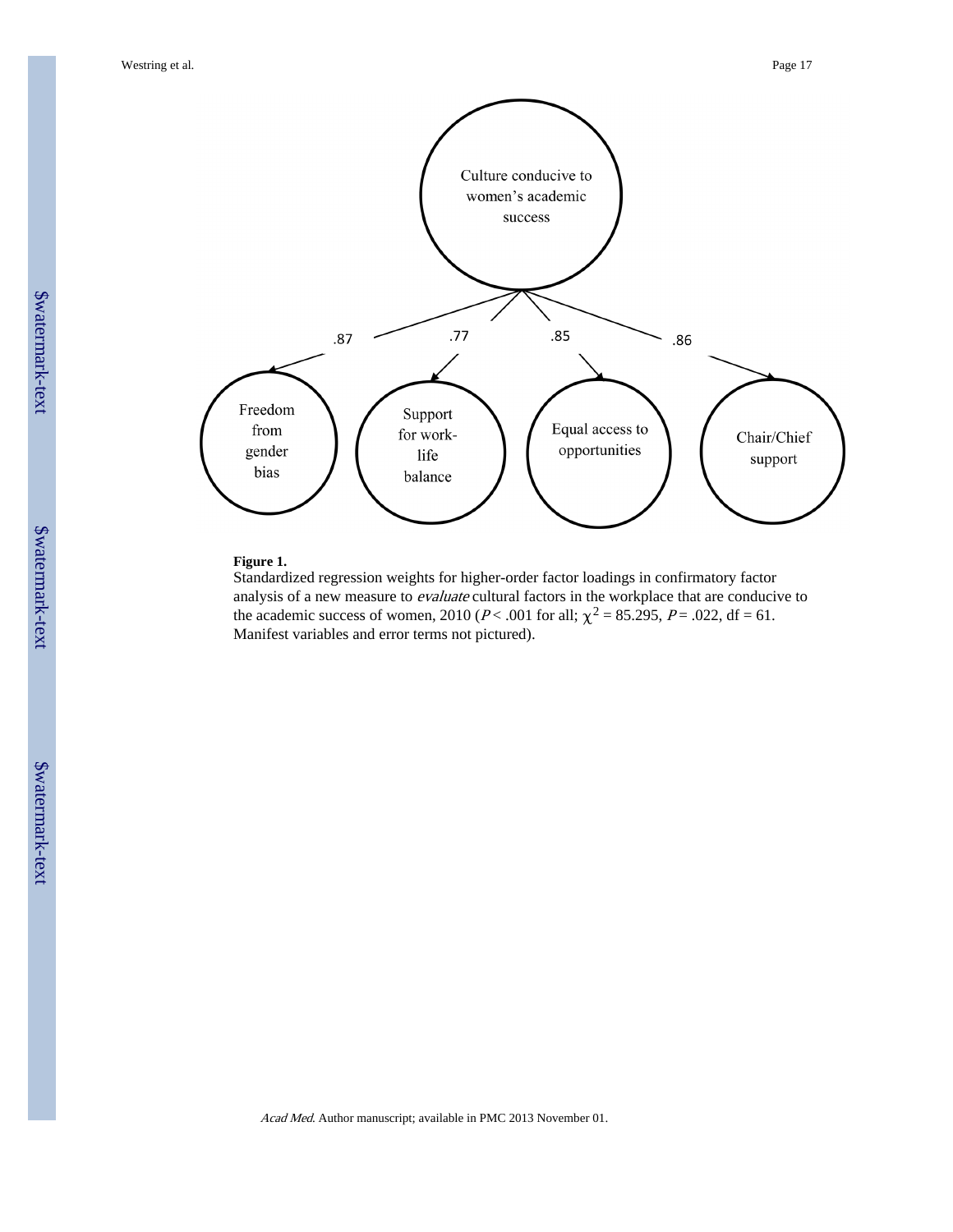#### **Table 1**

Characteristics of 133 Participants Completing a Survey Instrument Measuring Cultural Factors in the Workplace That Are Conducive to the Academic Success of Women, 2010

| <b>Characteristic</b>           | N (% of $133^*$ ) |
|---------------------------------|-------------------|
| <b>Number of children</b>       |                   |
| $\theta$                        | 19 (14.3)         |
| 1                               | 24 (18.0)         |
| $\overline{c}$                  | 59 (44.4)         |
| 3 or more                       | 18 (13.5)         |
| Didn't answer the question      | 13 (9.8)          |
| <b>Marital status</b>           |                   |
| Single                          | 12 (9.0)          |
| Married or domestic partnership | 112 (84.2)        |
| Divorced                        | 4(3.0)            |
| Other                           | 4(3.0)            |
| Didn't answer the question      | 1(0.8)            |
| Race                            |                   |
| White/Caucasian                 | 79 (59.4)         |
| Asian                           | 37 (27.8)         |
| <b>Black/African American</b>   | 10(7.5)           |
| Other                           | 5(3.8)            |
| Didn't answer the question      | 2(1.5)            |
| Appointment                     |                   |
| Full-time                       | 123 (92.5)        |
| Part-time                       | 6(4.5)            |
| Didn't answer the question      | 4(3.0)            |
| <b>Track</b>                    |                   |
| Academic clinician              | 2(1.5)            |
| Clinician educator              | 91 (68.4)         |
| Research                        | 21(15.8)          |
| Tenure                          | 18 (13.5)         |
| Didn't answer the question      | 1(0.8)            |

\* Percentages may not equal 100 due to rounding.